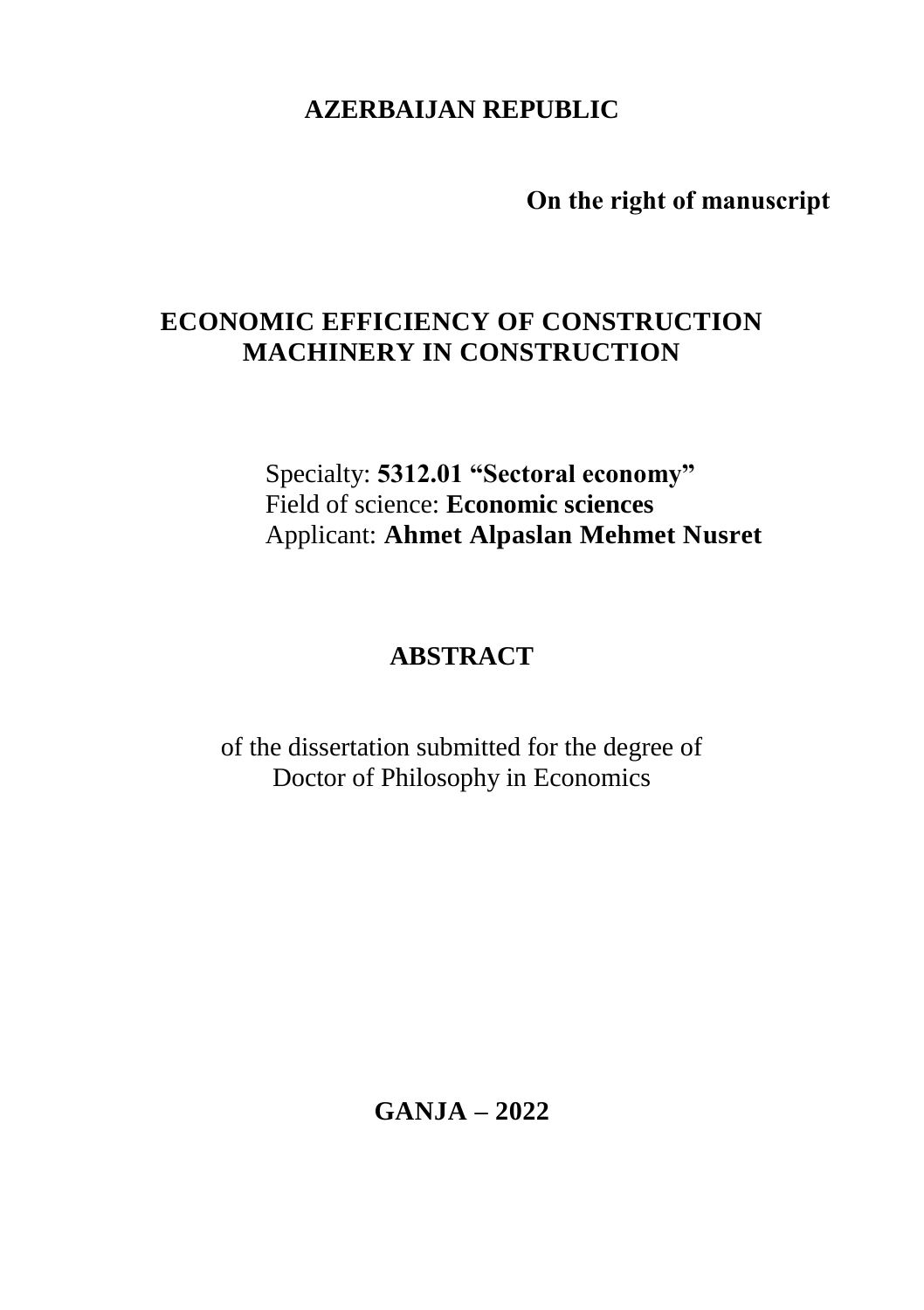The dissertation work was carried out at the department of "Organization and production of industry" of Azerbaijan University of Architecture and Construction.

**Scientific supervisor**: doctor of technical sciences, doctor of economic sciences, doctor of transport, professor **Aliyev Adalat Bayramali** 

**Official opponents:** Doctor sciences of Economics, Professor **Gancali Aziz Ganciyev**

> Doctor sciences of Economics, Professor **Mahabbat Ashir Mammadov**

PhD in economics, Ass. Pr **Yegana Aziz Abbasova**

Dissertation Council ED 2.42 the Supreme Attestation Commission under the President of the Republic of Azerbaijan joint operating at Azerbaijan State Agrarian University and Azerbaijan Cooperation University. Cooperation University.

Chairman of the  $DisSertation$  council

 $M_{\ell}$  $\cup$ **Ziyad Aliabbas Samadzade**

Full member of ANAS, d.e.s., professor<br>Ziyad Aliabbas Samadzade

Scientific secretary of the Dissertation cogneil: Dissertation council :

Ph.D. in Economics, Associate Professor Parvin Elman Mukhtarova

Chairman of the scientific seminar :

Honored agricultural worker. Doctor of economic sciences, professor Islam Haji Ibrahimov

 $\sqrt{2}$ 

seminar :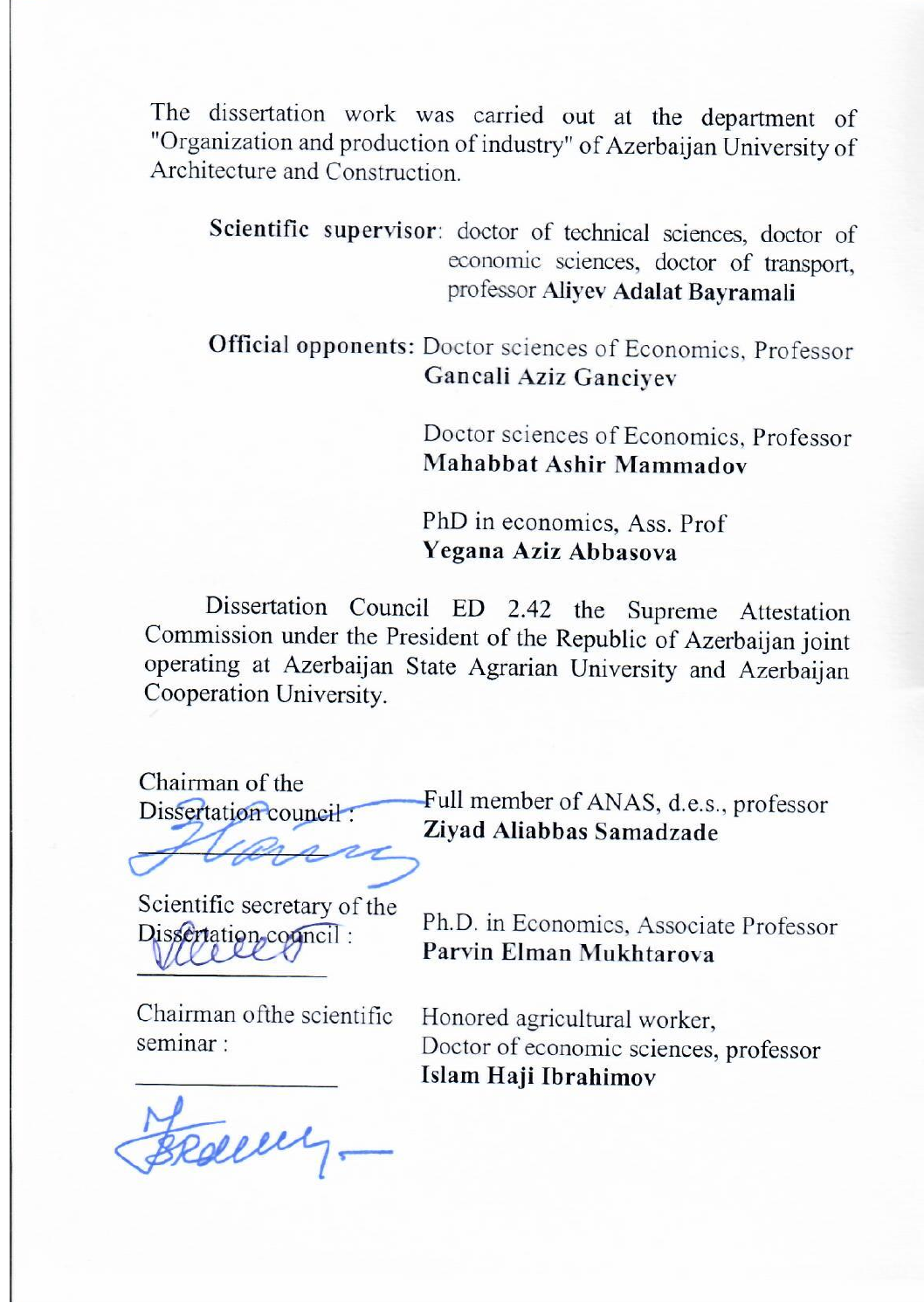### **GENERAL CHARACTERISTICS OF WORK**

**Relevance and development of the topic.** In a market economy, the issue of selecting appropriate machines and mechanisms with high economic characteristics for the construction industry is of great importance.

This applies above all to the production of high quality construction materials with the help of construction machinery and equipment, which are distinguished by their high productivity, low energy and fuel consumption, low operating costs, high reliability, the ability to replace several machines and mechanisms currently used in construction.

The study of the strategy for the selection and operation of construction machinery is primarily related to the construction production technology, which is related to the destination of the relevant construction object and the methods of construction work on its implementation with the necessary equipment.

The Strategic Roadmap for the Development of Heavy Industry and Machinery in the Republic of Azerbaijan states that the policy of providing the necessary financial and technological support to business entities operating in the sector will be continued to achieve the set goal. Financial incentives for investment in heavy industry and engineering will be provided to participate in the global value chain, venture investments will be attracted to the authorized capital of industrial companies, local enterprises will be provided with basic materials at competitive prices, and various tax incentives will be applied.

Heavy industry and machine-building enterprises in Azerbaijan have strong potential to support import substitution activities. In this regard, the Decree of the President of the Republic of Azerbaijan No. 1046 of September 15, 2016 "On additional measures to increase the efficiency of procurement in the activities of executive authorities and organizations financed from the state budget" will have a significant impact on increasing demand for local engineering products.

The issues of improving construction production are directly related to the choice of machines and mechanisms that make it possible to increase the speed of the construction production process, reduce construction time, reduce the number of personnel directly involved in the construction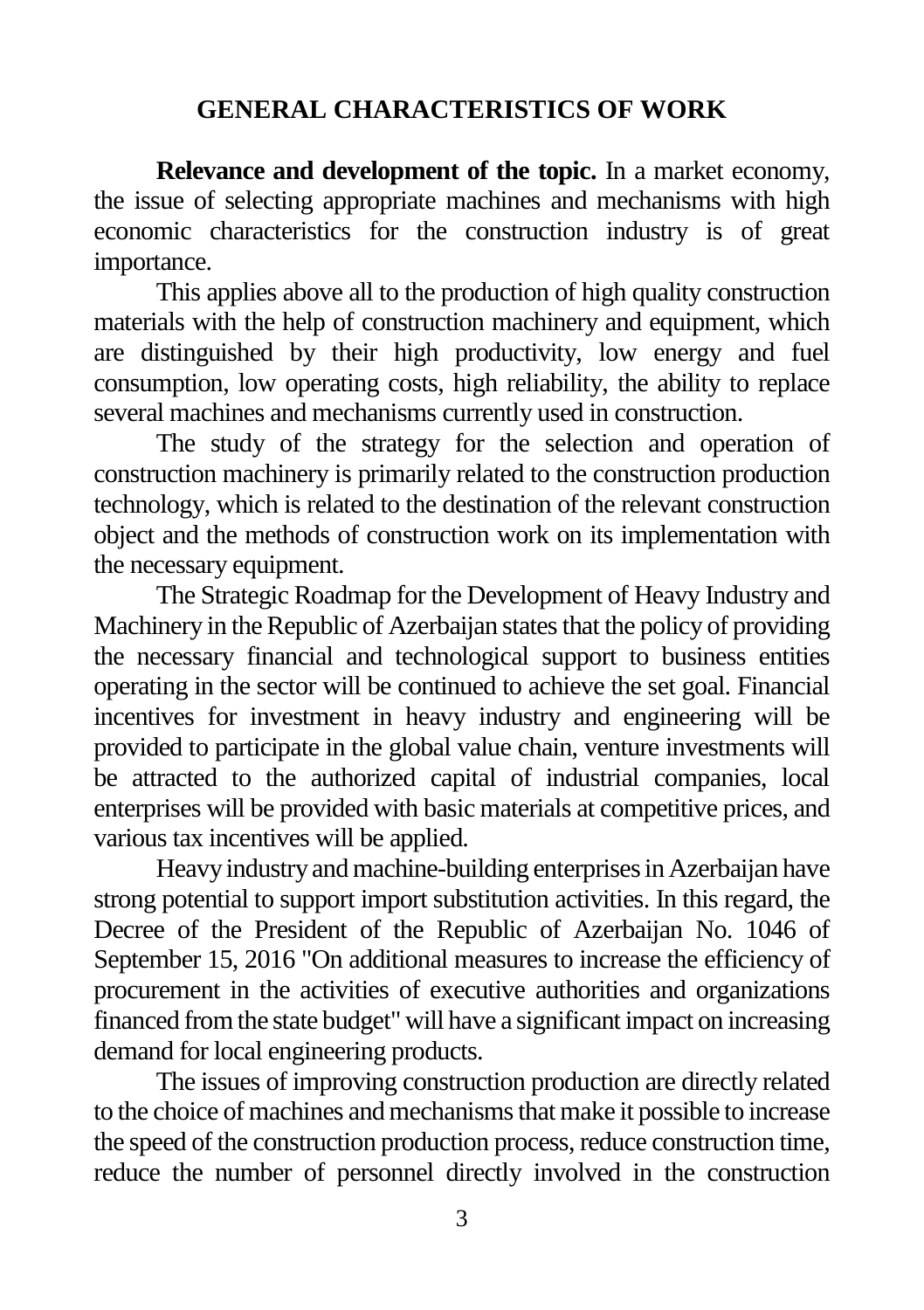process, improve all economic indicators that ensure high profitability and profitability of the construction enterprise in the process of construction production.

After gaining independence, the Republic of Azerbaijan has been carrying out large-scale construction and reconstruction of industrial facilities, socio-cultural facilities and housing, as well as transport systems communications, including highways, railways, airports, sea terminals and railway stations.

The current scale of capital construction requires a perfect technical structure that ensures the economic advantage of the construction industry, helps to expand its production, improve the quality and cost of construction materials and construction work, and shorten the construction period. The main component of this is the complex mechanization of construction and installation work.

As can be seen, mechanization is becoming one of the main ways to improve the economic performance of labor-intensive construction and installation work. The main task of scientific research in recent years is to complete the complex mechanization of construction of buildings, main pipelines, railways and highways, airports, power transmission and communication lines, as well as other facilities.

Entrepreneurs operating in the field of construction business pay special attention to improving the economic characteristics, technical and organizational level of operation of construction machines and their sets.

The need for a comprehensive study of the economic efficiency of construction machinery at different stages of the construction process, as well as the validity of the idea of choosing construction machinery based on its technical and economic characteristics, determined the relevance of the dissertation topic.

Research shows that the degree of scientific development of the problems of economic efficiency of the application of construction machinery and equipment in construction work has taken a certain place in the scientific research of Azerbaijani scientists as A.M. Aliyev, K.A. Aliyev, A.B. Aliyev, A.R. Sharifov, M.A. Hajiyev, Kh.M. Yahudov, S.G. Jumshudov and others and continues to do so today.

At the same time, the works of foreign scientists, as L.I. Viger and R.N. Kolechayev, have made a great contribution to the theoretical basis of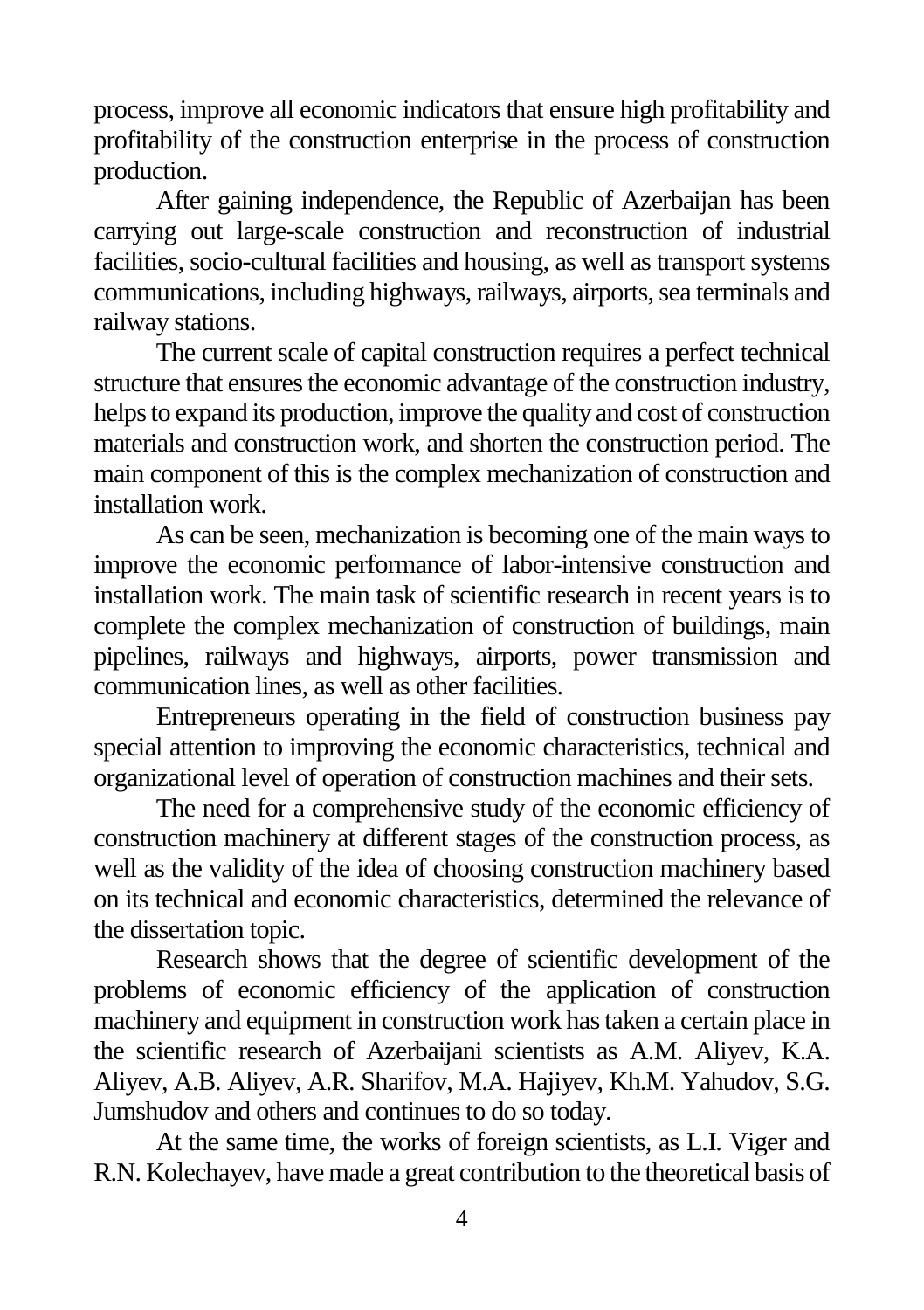the formation of the fleet of construction machinery and increase its economic efficiency in the field of modernization of the fleet of construction machinery, in the field of service life optimization - R.M. Petukhov, A.I. Veger and others,

in the field of economic efficiency of application of construction machines - S.I. Abramov, V.I. Balovnev, M.I. Griff, Y.N. Zaytsev, S.Y. Conterer, A.P. Kovalyev and others, in the field of ensuring the efficiency of construction machinery - O.A. Bardishev, V.A. Zorin, B.Q.Kim, Y. A.Koritov, İ.A.Luyk, S.N.Nikolayev, S.Y. Maksimova, S.V.Renin and others.

The author's experience of direct participation in the development and application of a reasonable strategy for the application of construction machinery in construction works provides a basis for scientific and practical proposals on the real increase in production capacity of the construction industry and its economic efficiency.

**Object and subject of research.** The object of research is the application of construction machinery in the field of construction as one of the main factors in ensuring the sustainable development of the national economy. The subject of the research is the development of a substantiated strategy for the application of construction machinery in the field of construction and the economic conditions that promote the economic efficiency of construction production.

**Goals and objectives of the dissertation.** In order to achieve the purpose of the dissertation, the following tasks are identified:

- assessment of the demand of the construction object for various construction machines and their economic viability;

- substantiation of economic expediency of purchasing construction machines for the service life in accordance with the needs of the construction site;

- development of a model for optimizing the process of forming a fleet of construction machinery with a defined production capacity with minimal capital investment;

- economic assessment of the construction site's need for repair capacity to ensure the stable operation of the formed construction machinery fleet;economic substantiation of application of machines and mechanisms in construction;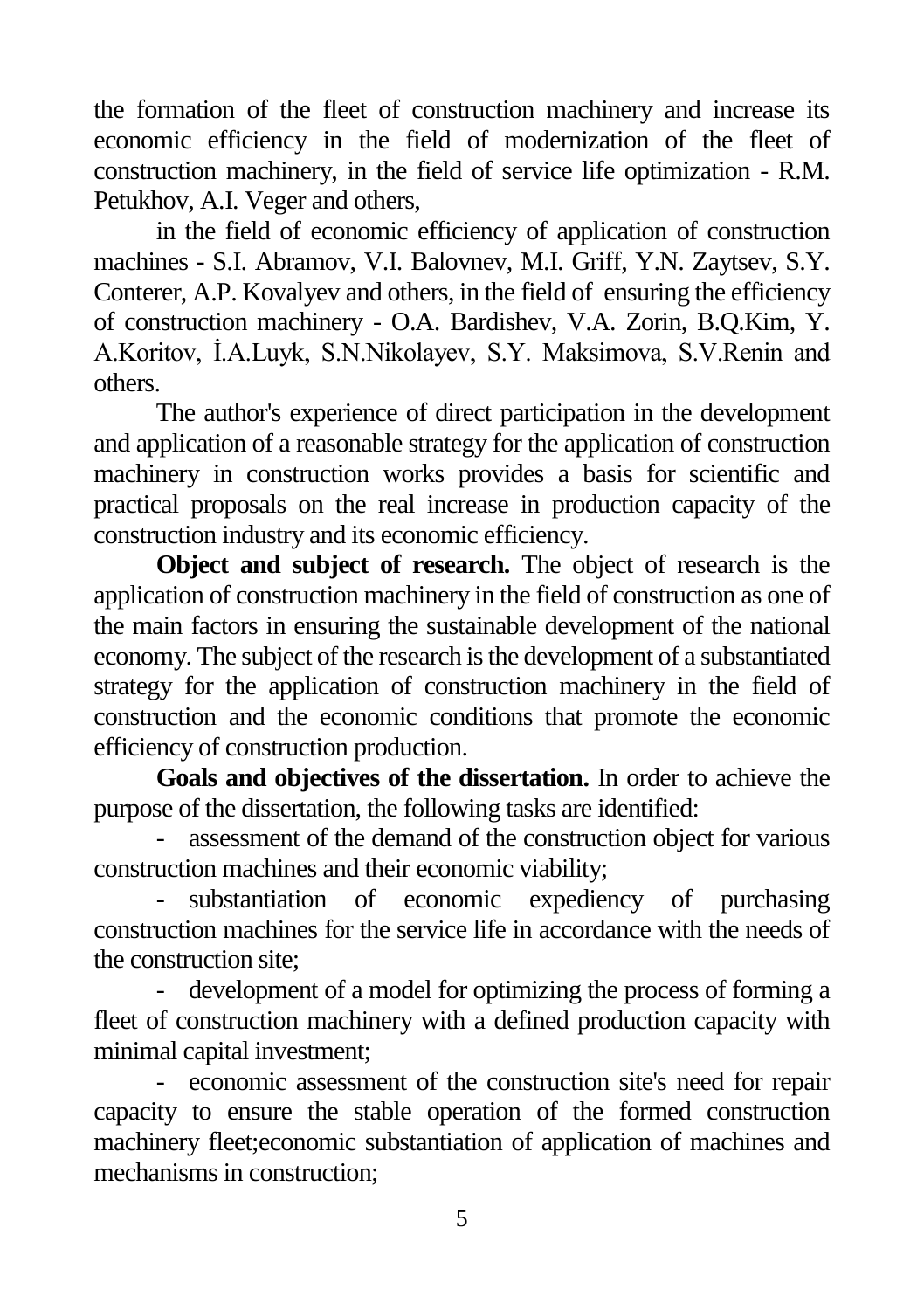- economic justification for the use of construction machinery in construction;

- calculation of cost and common size of capital investment to determine the comparative economic efficiency ratio of additional capital investments when comparing the two options;

- calculation of economic efficiency, defined as the difference between the total costs incurred in the relevant volume of work during the selection of mechanization options;

- determination of productivity of construction machines involved in the construction of a specific construction object;

- calculation of annual production of construction machinery involved in the construction of complex facilities;

- calculation of capital investments in machines with different service life, together with the determination of the cost group of machinehours;

determination of the average operational productivity of the machine per hour at the facility during the year;

- calculation of economic efficiency, determined by the method of differences of incurred costs, calculated not at cost, but at book value;

- calculation of economic efficiency in the construction of new machines and mechanisms.

**Research methods.** The economic efficiency of construction machinery used in various fields of construction is to distinguish the economic methods and techniques of selection of construction machinery, taking into account the design, technical and operational characteristics of the construction object.. This requires a methodological approach to the research method of the dissertation, ie a problem-based approach to the economically justified selection of effective means of mechanization that provide a comprehensive solution to the necessary construction tasks and increase labor productivity at the lowest cost of operation with construction machines.

#### **The main provisions of the defense:**

The choice of construction machinery and mechanisms based on the technical, production and operational characteristics that fully meet the requirements of the construction organization during the construction of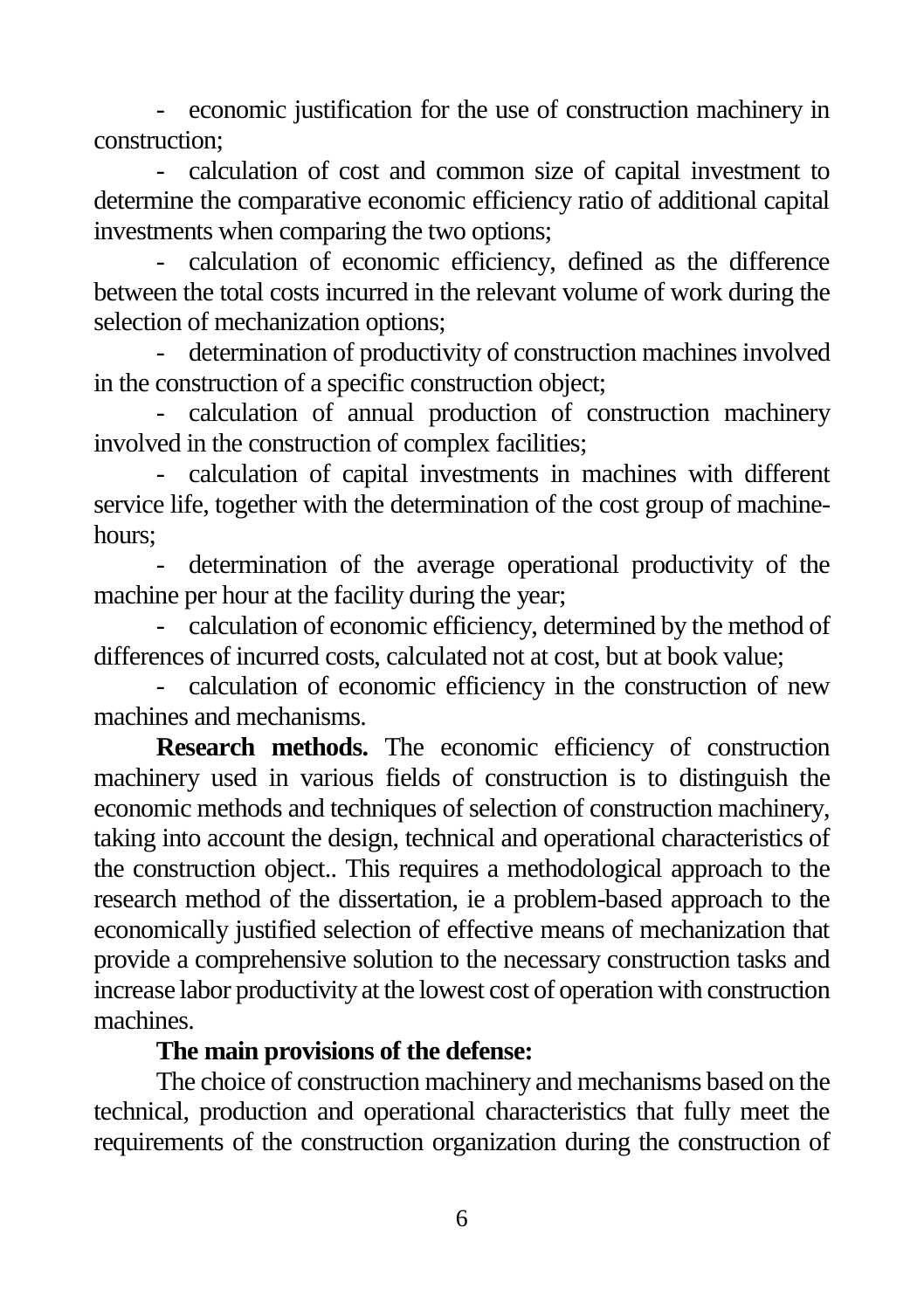construction facilities, the economic and production characteristics of the application:

- methods for calculating the economic efficiency and evaluation of key indicators of construction machinery and equipment in construction, ensuring the efficiency and quality of the construction process;

- it is necessary to study the methods of determining the productivity of construction machinery and mechanisms involved in the construction of facilities, taking into account the design features and technical advantages;

- depending on the nature and purpose of the construction work performed, it is necessary to determine the validity of the calculations showing the economic efficiency of determining their area of application, based on the experience of using construction machinery during construction;

- there is a need to study the methods of assessing the economic efficiency of new machines and mechanisms that help increase labor productivity in construction, reduce the cost of construction products, as well as the calculation of the economic efficiency of new machines and mechanisms in construction;

methods developed for the selection of optimal solutions in the field of mechanization in construction with the application of mathematical methods and the optimal composition of the fleet of construction machinery should be calculated and proposals should be prepared.

**The scientific novelty of the research** is based on the effectiveness of technical operational characteristics, for the first time in the country to justify the selection and operation of relevant construction machinery and equipment, as well as the implementation of comprehensive economic research on costs in general:

- depending on the purpose and nature of the construction work performed, economically justified tendencies for the formation of various construction machines have been identified;

- methods for calculating the economic feasibility of purchasing construction machinery, taking into account technical and operational productivity, have been developed;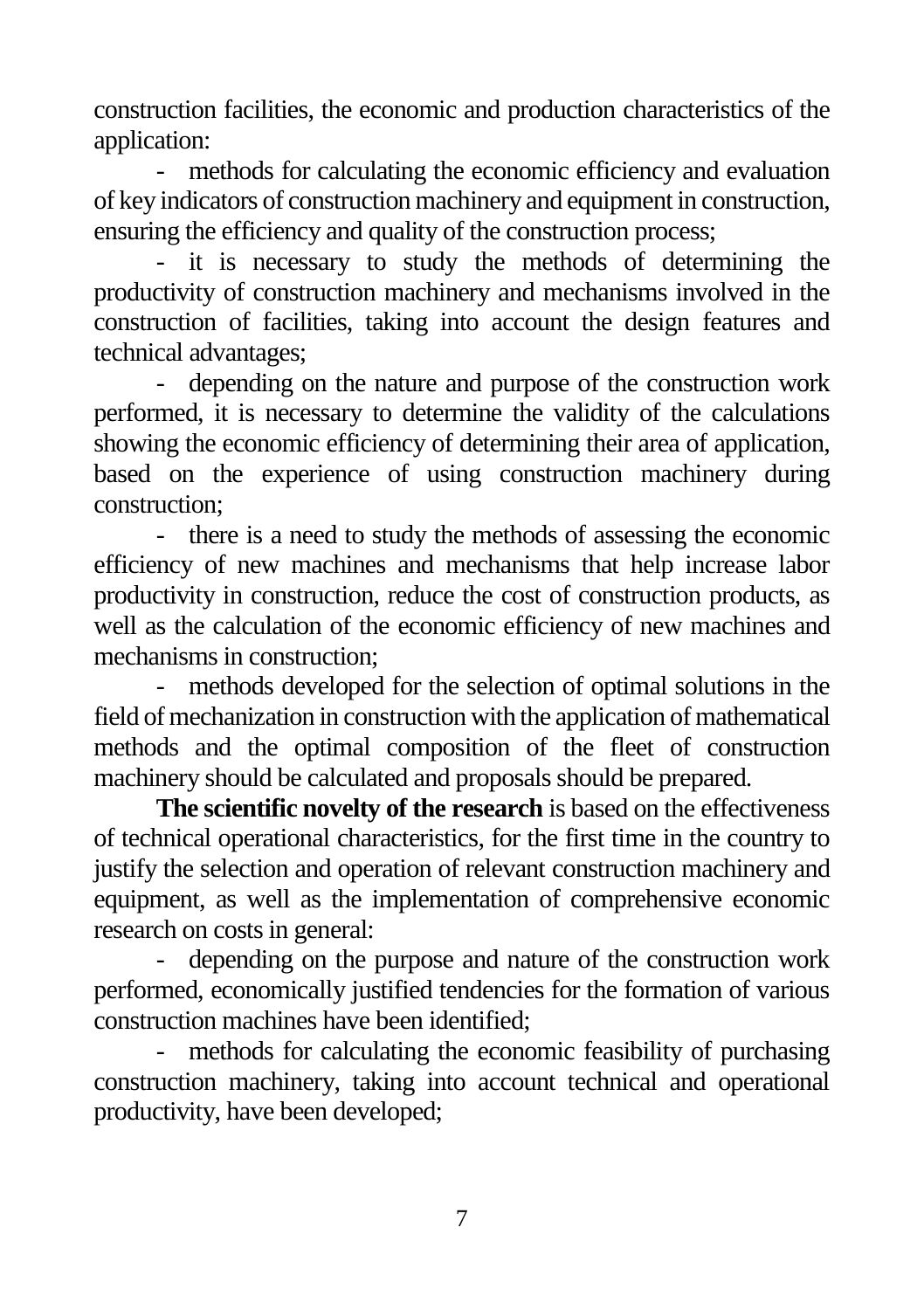- calculation methods have been developed to assess the feasibility of purchasing construction machinery from a technical and economic point of view;

- economic assessment of the model of formation of the fleet of construction machines was calculated depending on the volume and nature of work performed by construction organizations;

the level of financial costs for the permanent maintenance of construction machines and mechanisms through the formation of repair forces was studied;

- the economic efficiency of new machines and mechanisms used in construction was assessed;

- the economic efficiency of the modernization of construction machines carried out in the process of operation at construction sites has been determined;

- the method of economic expediency of service life of construction machines taking into account physical wear has been determined;

- Optimal economic decisions in the field of mechanization of construction with the application of mathematical methods have been developed and proposals have been put forward.

**Practical significance of research.** The practical significance of the work is due to the fact that construction companies, depending on the nature of future construction work, develop a methodology for selecting and forming an appropriate fleet of construction machinery for them, taking into account theoretical calculations to determine technical, production and operational characteristics**.**

**Approbation and application.** The author has published 12 articles in scientific journals recognized by the HAC, including 5 published abroad and presented at international conferences.

The results and recommendations of the dissertation were accepted for use by "AzVirt" LLC.

The main provisions and results of the dissertation were published in the monograph "Selection of construction machinery and economic features of its application in construction."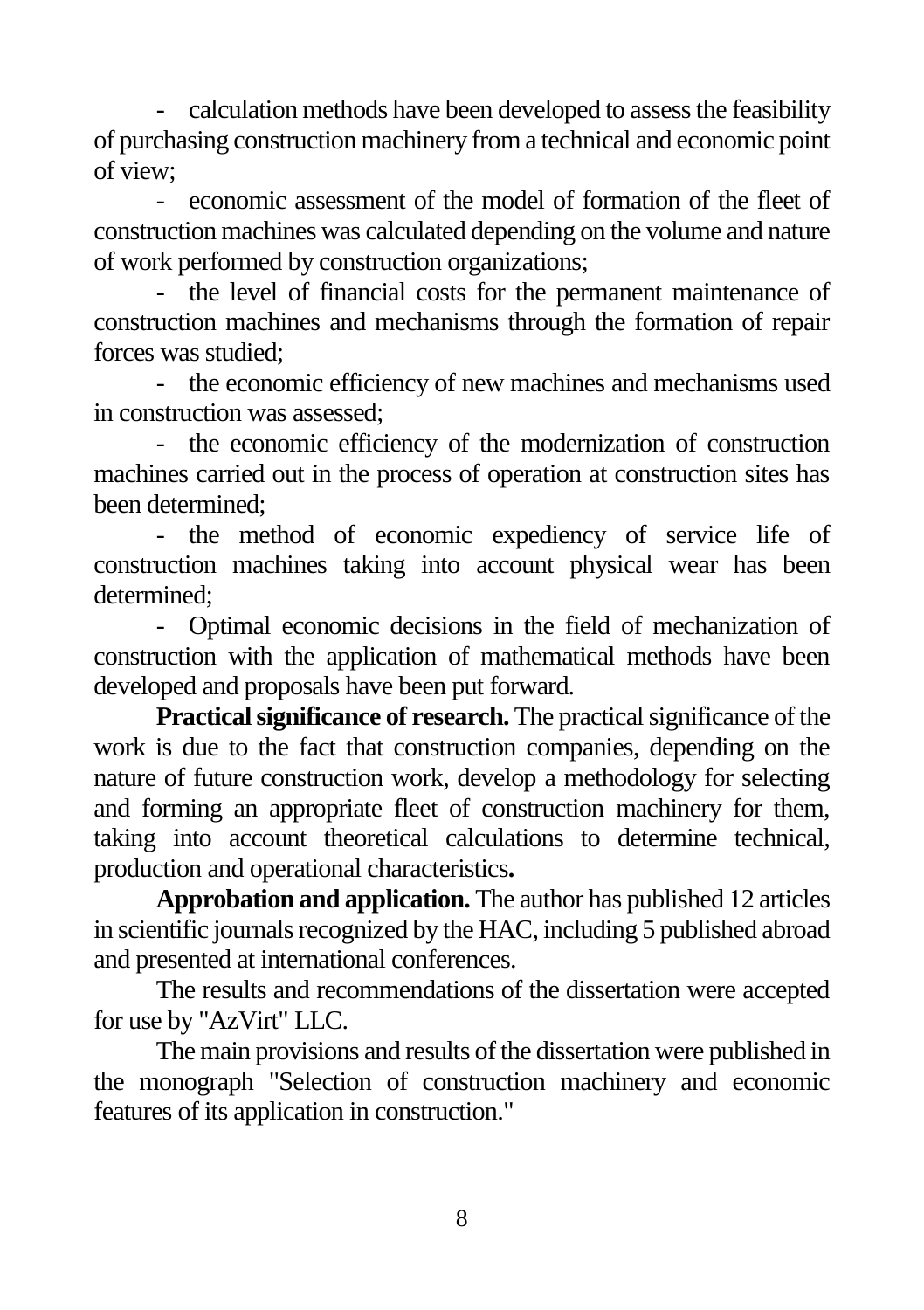**The organization where the dissertation work is carried out** is the Department of "Organization and Management of Industry" of Azerbaijan University of Architecture and Construction.

**The structure and total volume of the dissertation.** The dissertation consists of an introduction (16220 characters), 3 chapters (Chapter I - 50207, Chapter II 67388, Chapter III 85094) and conclusion (5375). The total volume of the dissertation, except for the list of references, appendices, tables, pictures and graphics, is 208064 characters.

### **THE MAİN CONTENT OF THE RESEARCH**

In the introduction of the dissertation the relevance of the topic, the purpose and objectives of the research, the subject, the main provisions of the defense, the state of the problem, the scientific novelty and practical significance of the research, the approbation of the work are explained and justified.

**In the first chapter of the dissertation titeled "The role of construction machines and mechanisms in production and productivity**" the economic efficiency of the use of construction machines and mechanisms in construction work is considered, the calculation of the efficiency of investments in construction is carried out, the comparative economic efficiency of the use of construction machinery and equipment in construction work was calculated by comparing various options, as well as comparing new solutions with those that were applied in practice in similar situations, or with those that were adopted in projects and samples. Studies have shown that as one of the indicators for assessing the effectiveness of mechanization in the preparation of estimates, unlike the accepted system of calculating additional costs as a percentage of direct costs in calculations, the cost of mechanized work should be calculated, additional costs as a percentage of operating costs and as a percentage of labor involved in mechanized processes, as well as manual labor.

Methods for determining the productivity of machines and mechanisms in the construction process, as well as factors affecting their parameters, design features and technical condition were studied. General additional indicators that characterize the efficiency of the machine also include: the degree of relief and improvement of working conditions of employees, the degree of mobility and versatility of machines, ease of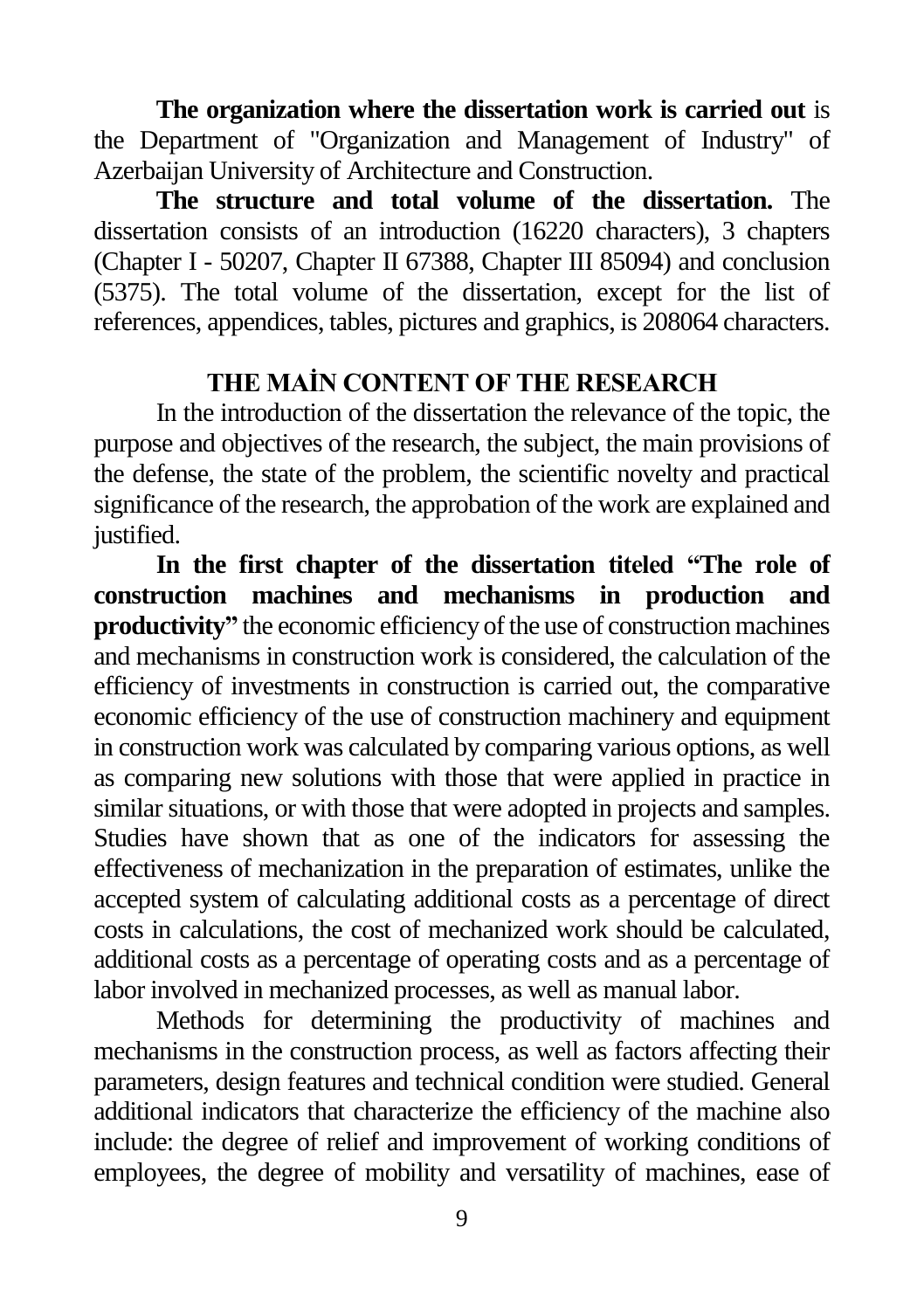starting and operating machines, and so on. Figure 1.1, developed by the author, shows the scheme of the system of basic and additional indicators.

An indicator that characterizes the degree of simplification and rehabilitation of workers involved in the technological process is crucial in cases when there are harmful conditions for the health of workers in the production, accidents or overexertion of workers. Examples include loading and unloading cement, chalk, lime and other materials, slaking lime, mining in mines (the possibility of subsidence), rock explosion and other technological processes. Most of the additional indicators are characterized by the simplicity of calculating the quantities, which allows them to be used for an initial assessment of the proposed design solutions at the design stage of new machines, as well as for the initial determination of the machine set when choosing options for mechanization.

The degree of efficiency of mechanized work and the quantities of their performance are significantly affected by the conditions of physical and mental wear of machines and the service life determined by a number of other factors. Attention should be paid to the correct selection of the unit of measurement in order to be able to make a perfect comparison of the proposed options of mechanization in terms of quantities of basic and, in part, additional indicators.

Key indicators determined by calculation often give different estimates of the effectiveness of comparable mechanization options. In this regard, there is a need to determine the values of aggregate indicators by comparing different indicators and a comprehensive assessment, which allows to reasonably address the issue of the amount of economic effect provided by the degree of efficiency of one or another option and the application of the best option.

There is a greater need to compare cost and capital investment. If one of the considered options provides a lower cost of the product or unit of work compared to the other option (usually the reference option), but also requires a large amount of special capital investment, then such a comparison is made [64, p. 59,60].

When comparing the two options, the following formula calculates the coefficient of comparative economic efficiency (E) of the additional capital investment (or cost of additional fixed assets) required for the option with the largest capital investment compared to the second: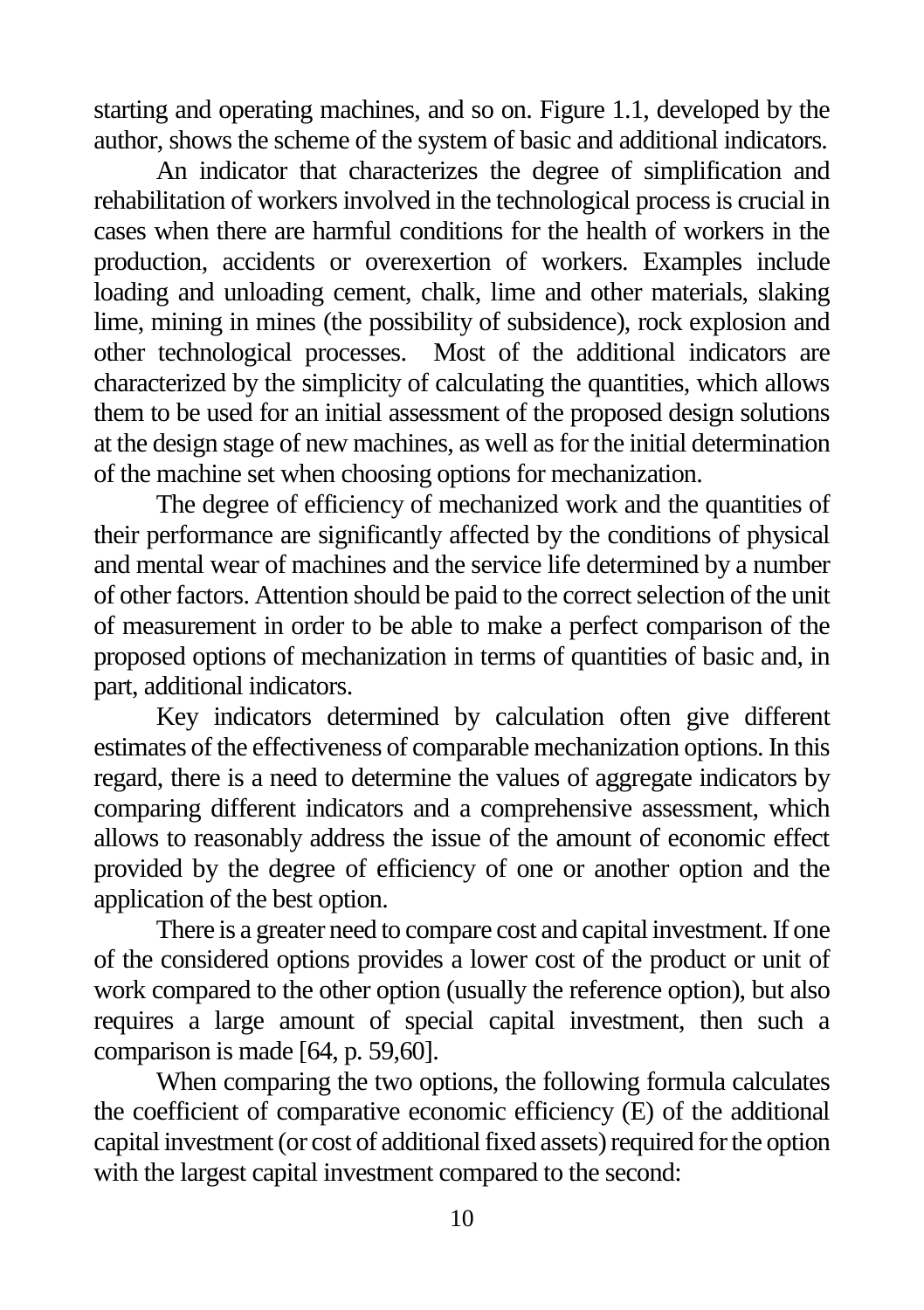$$
E = \frac{M_{\nu}^{\prime\prime} - M_{\nu}^{\prime}}{K_{x}^{\prime} - K_{x}^{\prime\prime}},
$$
 (1)

Here  $M'_v$  və  $M''_v$  unit cost of products for options I and II (man / u);  $K'_x$  və  $K''_x$  - special capital investments on options I and II (man / u / year); E is the comparative economic efficiency ratio. Hereinafter, this ratio will be called the "comparative efficiency ratio".



Figure 1.1. System of main and additional indicators

The application of the generalized "calculated price" indicator in the calculation of economic efficiency provided by improving the quality of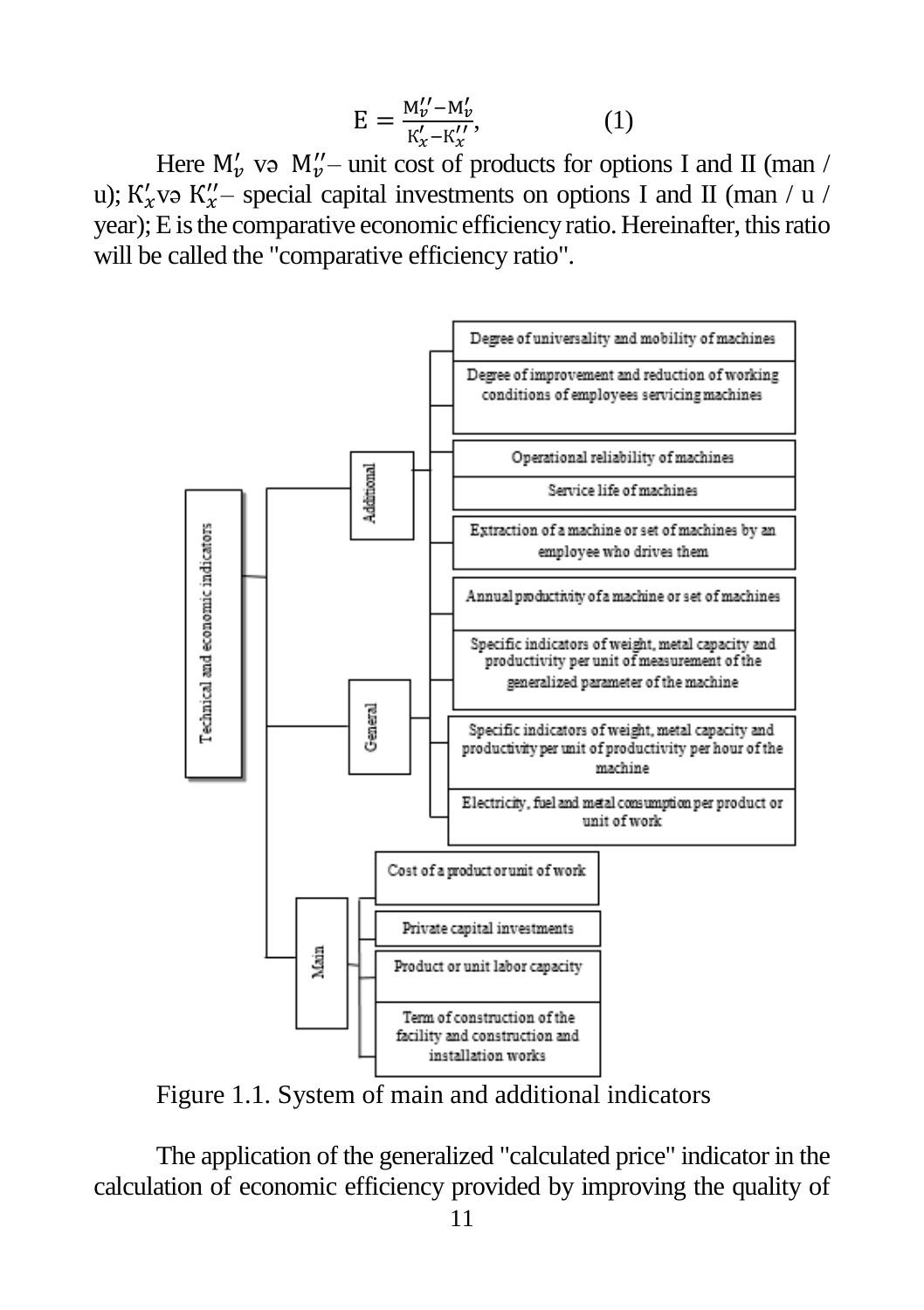machines allows to obtain an objective and accurate price in all cases, especially in cases where the price of a better machine and the cost of its product increase, and at the same time reduces labor costs associated with the operation of machinery and equipment. According to the research, depending on the nature of the measures, the calculation of economic efficiency is performed according to different units of measurement and the following volumes of work:

1) when selecting mechanization options - for the total volume of mechanization per unit of final product;

2) when assessing the effectiveness of the introduction of new types of machines and the modernization of existing ones - for the annual work of one new or one modernized machine;

3) for the purchase of machines, technical and organizational and other measures to increase the level of mechanization, when determining the effectiveness of capital investments - for one year after the implementation of the measure;

4) during the assessment of annual and long-term plans for the application of mechanization - for one year and for the perspective period.

The impact of machines and mechanisms on productivity is determined by the following factors:

− parameters, design features and technical conditions of machines;

− professionalism of workers operating machines and mechanisms, the ability to fully use all the parameters and design features of machines (replacement of working movements, capacity, lifting capacity), the ability to provide the necessary maintenance of machines and mechanisms;

− the type of machine-made product, the nature of the materials and structures processed and transported by the machine, the type of structure used in the construction of the machine or set of machines;

− production conditions: for excavators - height of drilling and holes, working on the vehicle or removal;

− for cranes -installation from the vehicle or warehouse, placement of prefabricated elements in the object warehouse, etc .;

− the nature of the organization of related processes and construction as a whole;

− shift and mode of operation of the machine during the year, depending on the listed factors.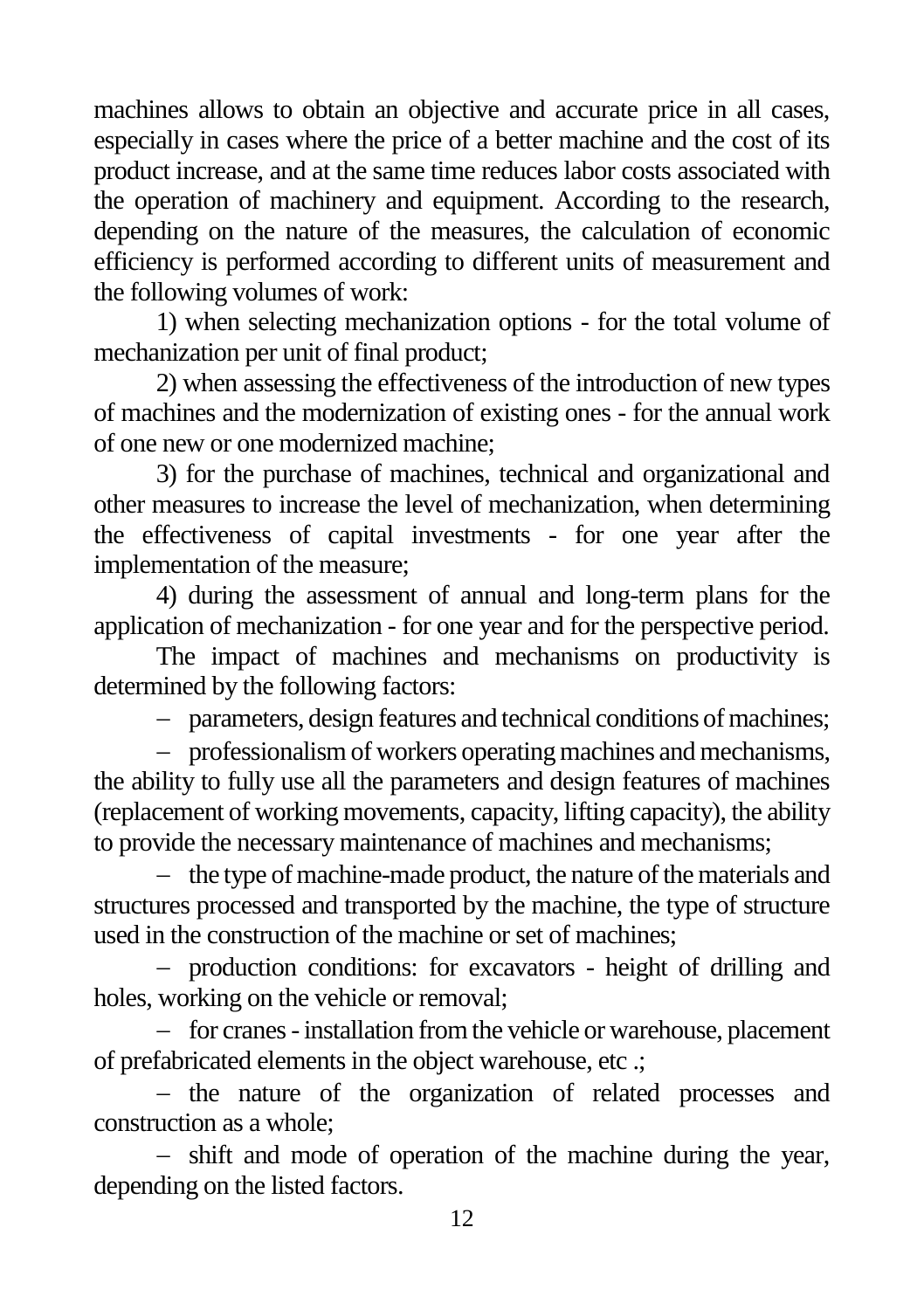During the operation of machines and mechanisms, various breaks occur during their use.

Depending on the reasons, breaks can be divided into the following groups:

I - structural and technical breaks depending on the construction of the machine, maintenance and scheduled repairs, replacement of worn equipment and rigging tools, as well as worn-out accessories (cables, conveyor belts, etc.), depending on its technical readiness for operation;

II - the organization of work and rest by the machinist, acquaintance with the drawing of the construction object and the project of execution of works, preparation of necessary documents and assignments for work, handing over the queue, rest and personal needs;

III - irreversible breaks or technological breaks in the operation of the machine and in the performance of the main production functions determined by the technology of its construction process. Time spent on the movement of machines within the work area (excavators - along the drill, cranes - from one position to another); breaks in the operation of the excavator due to the removal of stuck soils, etc .;

IV - breaks due to meteorological reasons due to the impossibility of using this or that machine during rain, strong winds and snowstorms, as well as in severe frost and heavy foggy weather;<sup>4</sup>

V - breaks due to organizational reasons, which are of two types, depending on the nature of the reasons.

The first is breaks that do not depend on construction management, such as the shutdown of electric vehicles due to an accident at a district power plant or damage to a feeder.

The second type of breaks is breaks determined for reasons that depend on the administrative and technical staff of the construction.

In the second chapter **"The calculation of economic efficiency indicators of machines and mechanisms applied to production activities"** the calculation of economic efficiency indicators in the construction of modern machines and mechanisms was carried out. Capital investment, as well as economic time difference in the operation of construction machinery and equipment were considered. The economic efficiency of machines and mechanisms in the construction industry has been determined.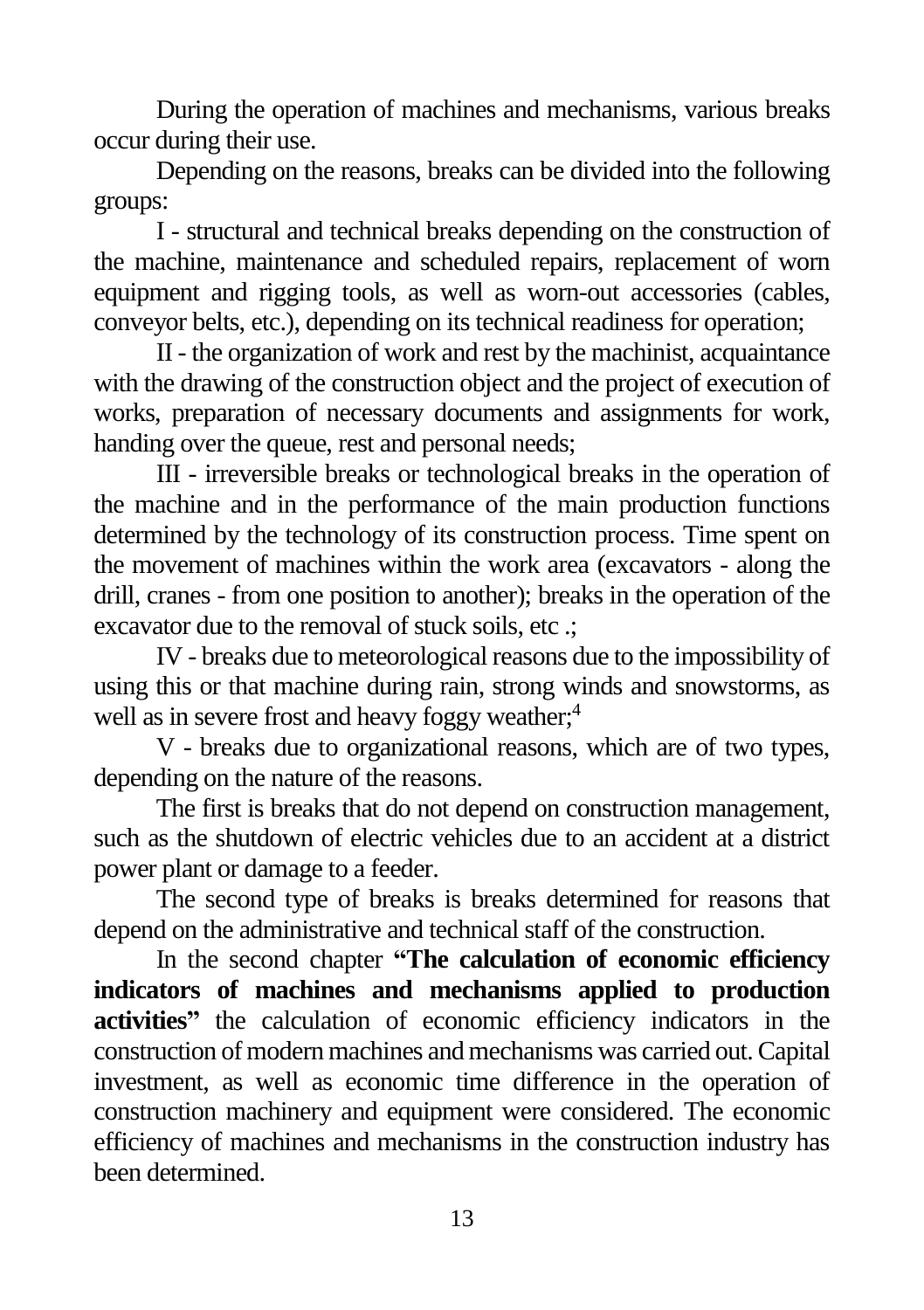Research shows the need for economic calculations to determine the efficiency of the use of machinery and equipment for construction work.

The effectiveness of the economical choice of machinery and equipment required for construction work has been studied.

Studies show that if the considered options of mechanization require different time investments in the purchase of mechanization tools or the construction of ancillary facilities (overpasses for cranes, etc.), then these investments are brought to the initial stage, as a rule, over time.

The total amount of capital investments brought to the initial period  $(C_{\text{br}})$  Is determined by the following formula:

$$
C_{\rm br} = \sum_{i=1}^{n} \frac{K_i}{(1 + E_{\rm gm})^{t_i}},
$$
 (2) [38, p. 112]

Here  $K_i$  –the cost of mechanization (periodically acquired or part of the existing fleet) involved in the production process periodically through separate sections of time, if the number of such involved is equal to n; *Еg.n*  – norm of import of various time expenses, accepted equal to 0.08;  $t_i$  – the time interval measured in years between the moment the next machine (or group of machines) joins the mechanized process and the delivery period.

When comparing newly purchased and standard machines with different service lives, it is necessary to invest in future years to obtain additional sets of machines with a short service life and to bring it to the capital investment in the year of purchase of the first machine. Since the annual productivity of newly acquired and reference machines is usually different, it is better to deliver on time not on the basis of the total capital investment in the purchase of the machine, but on the basis of the specific capital investment determined by formula (2.1).

Costs of operating machines can be calculated for specific conditions of use of machines by linking them to a particular construction site and the facility being built there, as well as for average operating conditions of machines without linking them to a specific construction site.

In relation to certain production conditions, the cost of calculated machine hours is used to plan the activities of a construction organization and determine the actual costs of operating the machine.

The calculation of the cost of machine-hours, designed taking into account the average conditions, is necessary to determine the estimated cost of construction. Accordingly, they distinguish between production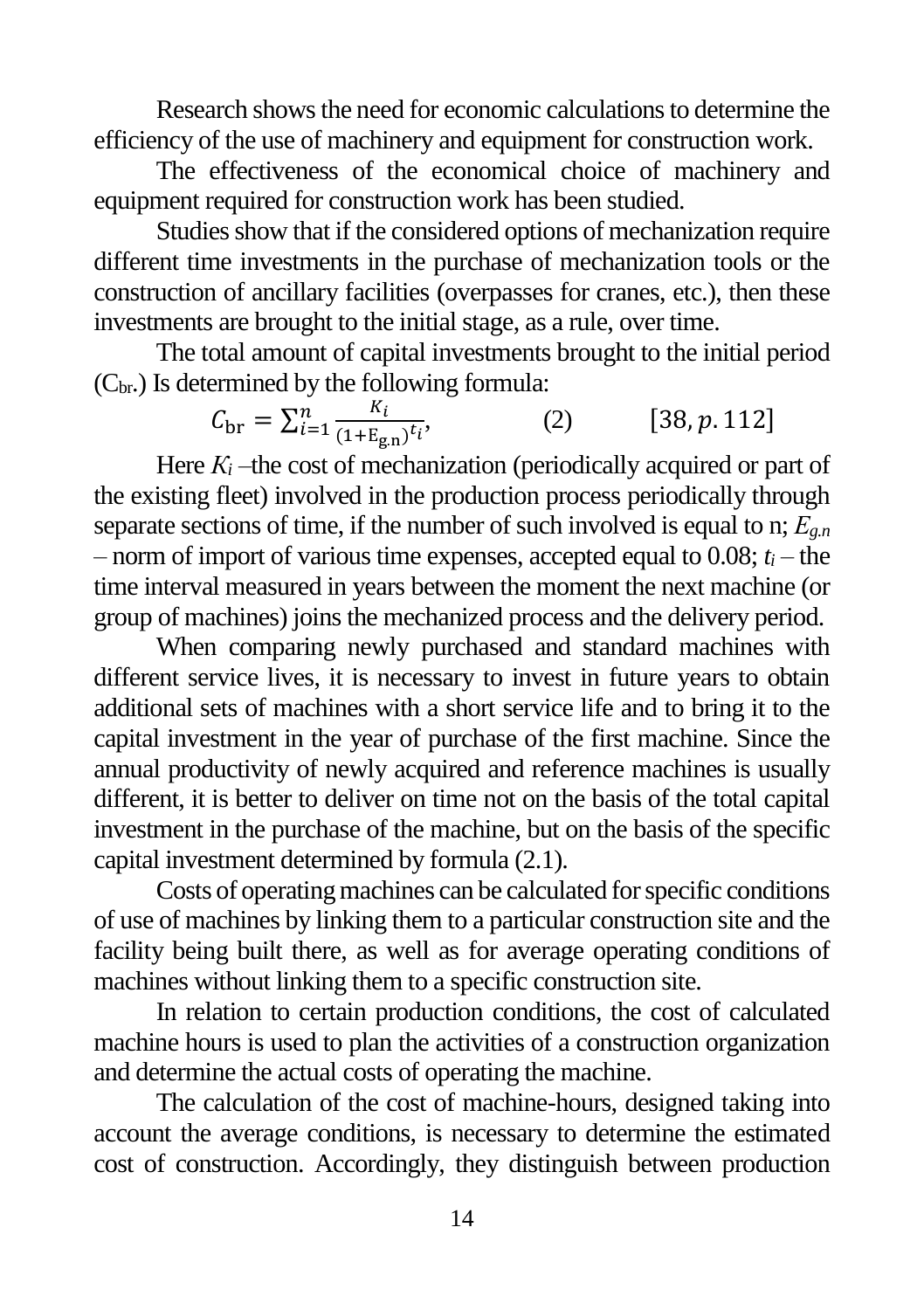calculations of the cost of a machine-hour, taking into account certain specific conditions of use of machines, and estimates compiled taking into account the average conditions of use of machines.

Since the cost of the machine-hour reflects the average conditions of use of the machine, its determination is based on the averages of distances and methods of transporting the machine, the number of working hours of the machine on the site during the year, and so on.

Research shows that the annual costs of operating the machines help to determine the average cost of the unit of work performed compared to the annual production, as well as the amount of special costs incurred in the performance of this or that work with different types and types of machines of the same purpose. For machines that do not have a design-calculated hourly productivity in their passport, for example, excavators, loaders, etc., technical productivity must be accepted for 1 hour of clean work. They also calculate the performance in this case by applying the same conditions to both of the more commonly compared machines.

For comparison of cranes on specific indicators calculated per unit of productivity, it is expedient to take constructive-calculated productivity on the basis of these indicators. In order to compare cranes according to specific indicators calculated per unit of productivity, it is expedient to base these indicators on design-calculated productivity expressed by the number of cycles of lifting the load to one or another height, without taking into account manual labor costs and taking into account the 90 ° rotation of the hook.

When determining the specific parameters for the generalizing parameter, it is important to choose a technical parameter that better describes the production capacity of the machine, as well as its operational quality. It is also necessary to take into account the type of machine and the characteristics of the work it performs.

The analysis shows that knowledge of the effective application of machinery facilitates the development of long-term plans for the provision of construction machinery and the development of machinery required for construction, as well as determining the optimal structure and composition of construction machinery fleets of territorial construction organizations and specialized construction organizations.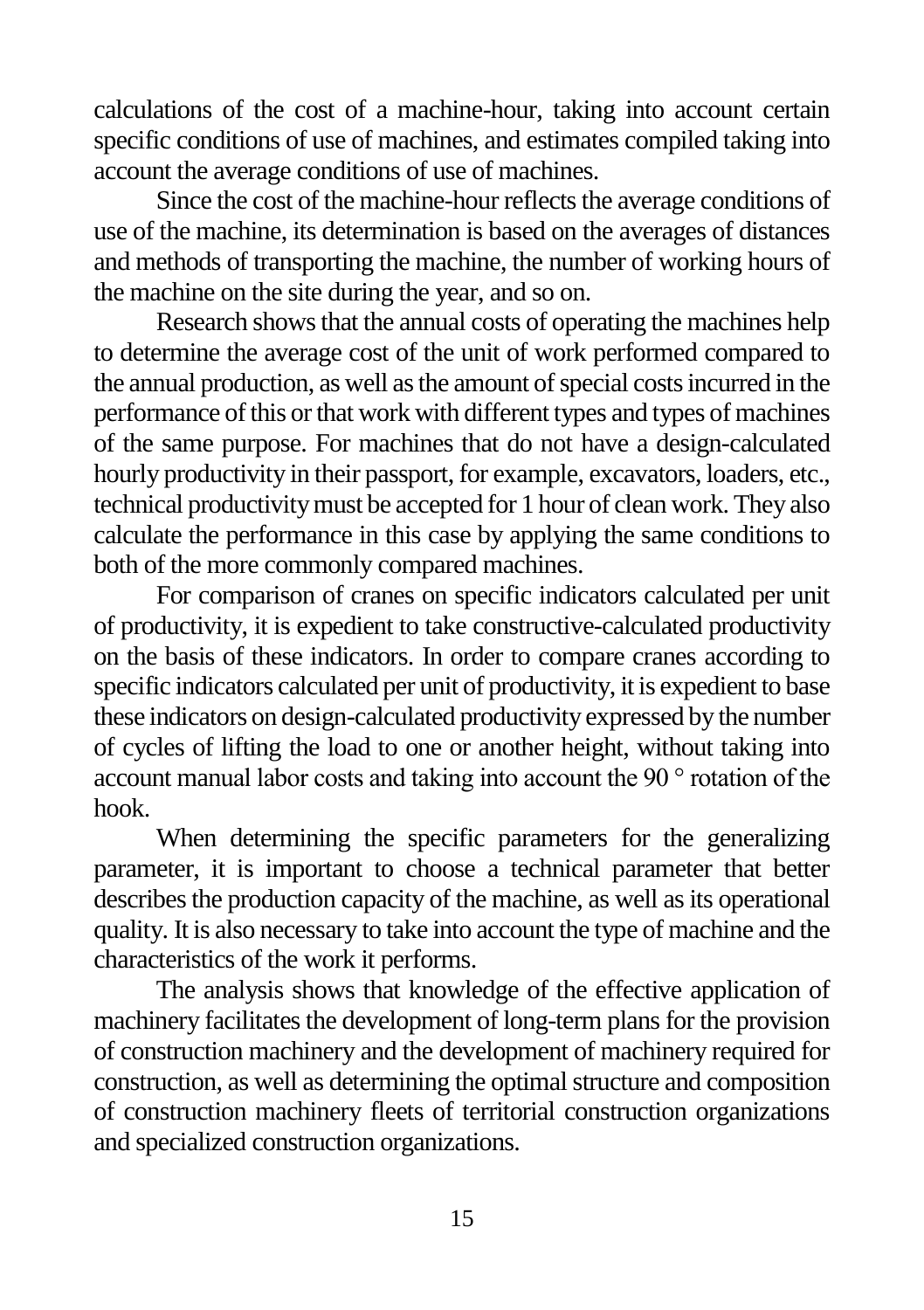The following options are available for the coordination of competing machines, on the basis of which the effective field of application is determined:

a) from the same type of machines forming a single parametric series, for example, universal single-axle excavators (differing in the capacity and movement equipment), scrapers (trailers and semi-trailers with different capacities), bulldozers of different power, etc.

b) from different types of machines or sets of machines performing homogeneous work. Examples include dump trucks and competing singletrack excavators, which work in conjunction with self-propelled scrapers to dig pits, pour or dump soil.

In general, in the case of a reduction in the construction period of an object due to complex mechanization and the calculation of the amount of additional costs as a percentage of direct costs, additional costs are reduced by:

− reduction of labor capacity by 0.6 manat per 1 labor / day of saved labor costs;

− decrease in the salary fund by 15% due to the amount of salary savings as a result of shortening the work period;

− reduction of the conditional-fixed part of additional costs decrease in the amount of Q*c.f.c.* determined by the following formula

 $Q_{c.f.c.} = M_{o.ec} K_{\vartheta h.m} \partial_{\vartheta x} q_{v.n} (1 - T/T_n),$  (2.3.3) [67, s. 38]

Here  $M_{\text{occ}}$  – estimated cost of the object in terms of direct costs;  $\Theta_{\text{ax}}$ – coefficient of general construction overheads; *Кəh.m* – the share of wages in direct costs and in the cost of operating machinery; *qş.s* – the share of the conditional fixed part in the additional costs;  $T$  – the actual or project construction period of the facility;  $T_n$  – normative term of object construction.

**In the third chapter "Assessing the cost-effectiveness of new machinery and equipment in construction"** the methods of calculating the economic efficiency of the construction of new machines and mechanisms are considered and relevant recommendations are given. At the stage of creation of new machines and mechanisms intended for the construction site, the essence of calculating their economic efficiency was revealed.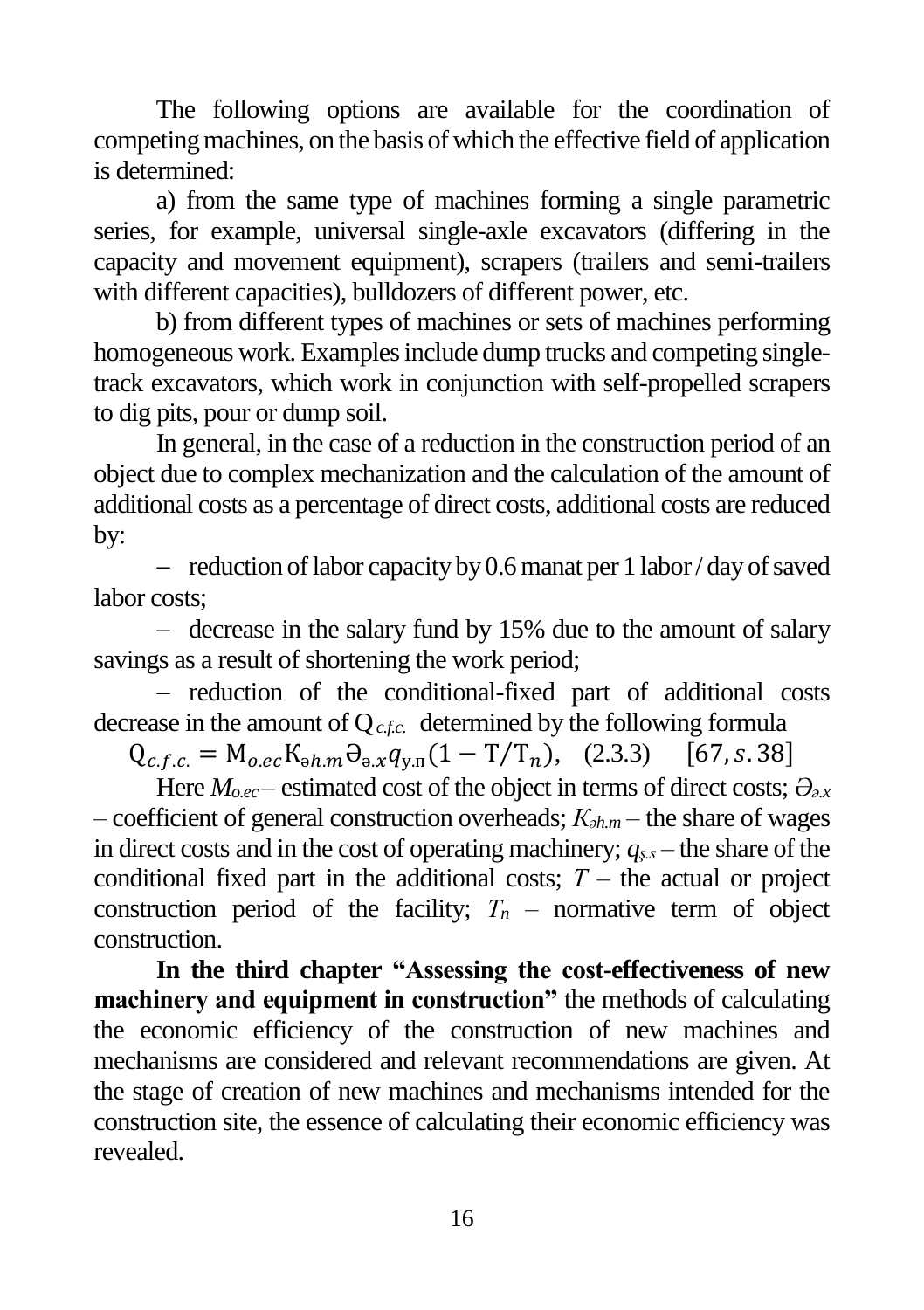The expediency and cost-effectiveness of the modernization of machines in the process of operation were studied, which is determined first by their annual work, and then by the end of their service life.

The service life of construction machines has been determined to be economically feasible, taking into account physical and moral wear and tear.

The service life of the machines was compared taking into account various factors and determining the optimal service life.

The method of selection of decisions in the field of mechanization in construction through the application of mathematical methods was studied, the essence of the model and methods of solving the problems of optimal planning of the application of machines and mechanisms in construction were revealed. The study of the features of multi-stage solution of the issues of development of car parks has been carried out, which should be addressed taking into account the development dynamics of construction.

Taking into account the characteristics of the construction work carried out at the construction sites, the issues of optimal distribution of the car fleet on construction sites were considered.

The calculation of the optimal composition of construction machines was carried out taking into account the characteristics and scope of the construction work. When evaluating the cost-effectiveness of creating a new type of machine, they adopt the latest machine of a similar design, developed in the project, tested with test samples and recommended for use. In the absence of such test samples, and in the serial production phase, they accept the most advanced domestic or foreign machine produced in series as a standard.

The economic effect of the creation of a new type of machine is determined first by the operation of a new machine for a year, and then by its entire service life.

 $E_{il} = M_{il,y} [(D_{i,v} + K_{x,i}E_y) - (D_{y,v} + K_{x,v}E_y)],$  (4)

Here  $M_{il,v}$  – is the annual productivity of the new machine.

The other symbols correspond to the symbols in formula (1.11).

The total economic effect for the entire service life of the machine is determined as follows:

$$
M_{m \circ c} \sum_{t=1}^{T_x} (G_{et.x.x} - G_{y.x.x}) M_{y.m.i} B_t - K_{y.s.},
$$
 (5)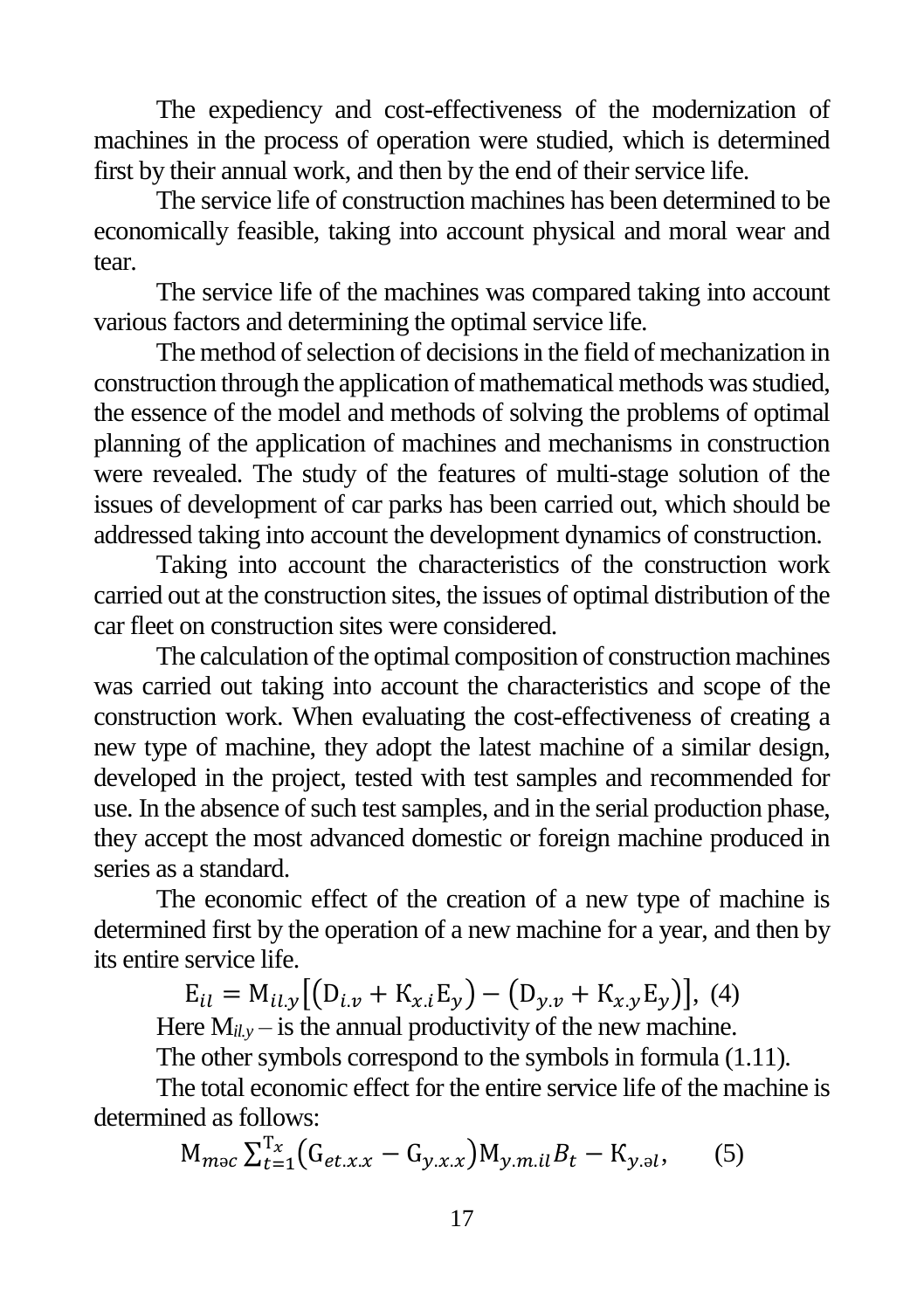Here  $G_{\epsilon, x}$   $\mu$   $G_{\nu, x}$  Special expenses on standard and new machines in *t* year, *man/un*, *pr/year*;  $M_{v.m.i}$  annual operational productivity in the *t*-th year of operation of the new march,  $pr/un$ ;  $B_t$ -the economic effect obtained in the *t*-th year is the coefficient of bringing the new machine to the 1st year of operation,

$$
B_t = \frac{1}{(1 + E_{\rm HI})^{t-1}};
$$
 (6)

 $K_{v,el}$ – Additional capital investments (ie, incurred costs) related to a new machine that are not included in the price of the machine and cover the costs incurred in scientific research, design work, development and testing of experimental samples, production preparation and development, etc.  $K_{y,el}$  is determined by this formula, taking into account the partial reimbursement of these costs due to allocations from the cost of the series product to the fund of new equipment.:

$$
K_{y,ol} = \frac{K_y}{\Sigma m} - \frac{100M_{y,m,h}A_{y,t,f}}{100+0_{y,t}} (1 + E_y)^{0,5t_{yb}},
$$
 (7)

Here  $K<sub>v</sub>$  – the total cost of creating and mastering the production of a new machine;  $M_{\gamma,m,h}$  the cost of developing a new machine, *man.*;  $A_{y,t,f}$  – allocations to the fund of new equipment, %;  $\sum m$  – the total volume of planned production of new machines,  $man: t_{vb}$  years from the design of a new car to the beginning of the 2nd year of its serial production. Let's consider methods of calculation of cost-effectiveness of application of new types of machines in construction.

When calculating the economic efficiency provided by the application of new types of machines as a standard in construction, the following is accepted:

• similar to general-purpose machinery, which is generally used in construction or in certain types of construction;

• replacement equipment applied to a certain construction organization or construction object.

Compared to specialized machines, the evaluation of a new universal machine is carried out as follows:

a) select the appropriate specialized machines to be used as a standard for each type of work performed by the universal machine;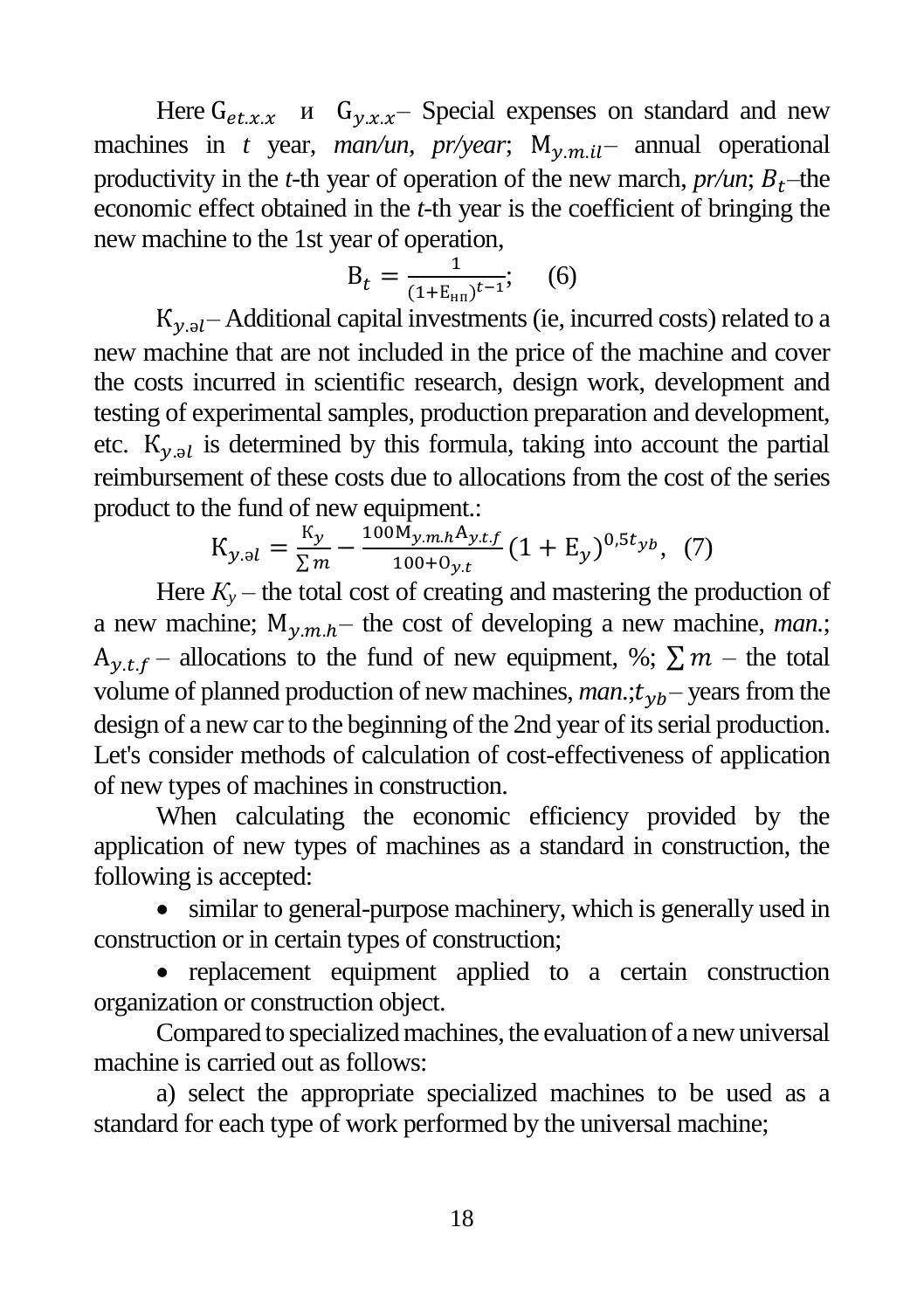b) determine the annual economic effect provided by a new universal machine in comparison with each of the specialized machines (with the help of "plus" and "minus" signs);

c) determine the percentage distribution of annual operating time for the new machine by type of operation, taking into account the design and technical area of application;

d) taking into account the established economic effect obtained from the application of a universal machine in all types of work.

In case of modernization due to special allocations and related increase in the book value of the machine (see formula 3.9), depreciation amounts for the initial period (T ') will not be included in the budget (*Кd.edm*) until the modernization of the machine, the amount of which is determined by the following formula:

$$
K_{d.edum} = \frac{D_{mod}N_{a.b}T'}{100}.
$$
 (8)

This amount should be applied to capital investments determined by formula (8) for a modernized machine. If a modernized machine is compared with a new local machine, then there are differences in the service life of the modernized machine  $(T_m)$ , calculated from the moment of modernization of the new machine  $(T_v)$ .

If the standard service life of the base machine and the new machine is the same  $(T_b = T_v)$ , then the service life of the modernized machine will be less than *T'* 'years of service life of the new standard machine  $(T_m = T_v - T_v)$ *Т'*).

In the case of different service life of the compared machines, it is necessary to bring the capital investment in these machines closer to the same period of their use. Suppose a new standard machine is used in an organization for up to a year of use of the retrofit machine  $(T_m)$ , after which it will be sold at its residual value. Thus, the capital investment for a new reference machine should be accounted for in the amount determined by the following formula:

$$
K_{\text{g.y.et.}} = D_{\text{y.et}} \left[ 1 - \frac{(T_{\text{y}} - T_{\text{m}})}{T_{\text{y}} (1 + E_{\text{y.g}})^{T_{\text{m}}}} \right]. \tag{9}
$$

The economic effect of the modernization of a machine is determined first by the number of years during which it has been in operation (annual economic effect), and then by the end of its service life (overall economic effect).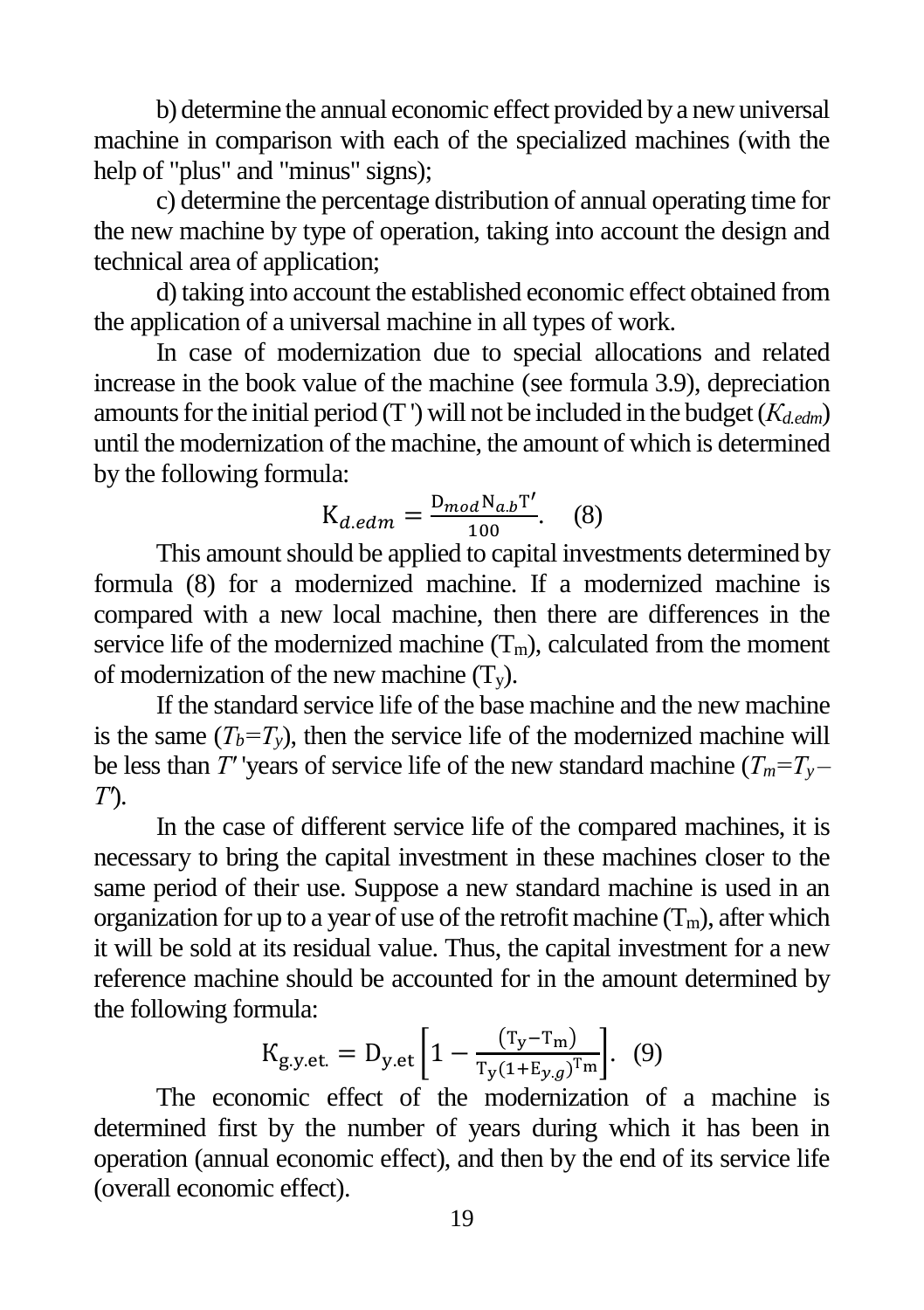To determine the economically feasible service life of a machine, taking into account physical wear and tear, the average specific costs incurred during the entire service life  $(G_{rr})$  reveal the functional dependence of the limit age determined by its service life (T). As T increases, some costs (depreciation amounts) decrease, while others (maintenance and repair costs, fuel, lubricants, and eraser costs) increase. At the same time, the annual production of the machine is reduced.<sup>13</sup>

As for the results of the dissertation, the dissertation explores the problem of renewal of fixed assets of construction companies in the form of construction machines and mechanisms. Research provides a good basis for the correct formulation of economic efficiency policy of construction companies on the selection and operation of construction machinery and equipment, which allows for high productivity and long-term operation at a minimum level of costs for the maintenance of these fixed assets.

The research conducted suggests that the developed and proposed methods of calculations for the modernization of construction enterprises with modern construction machinery and equipment allow to further strengthen economic activity in one of the most important sectors of the economy - the construction industry.

# **In the "Results" section of the dissertation, the scientificpractical suggestions and recommendations arising from the essence of the research can be classified as follows:**

1. Identify general and specific indicators when evaluating any mechanization tools used in construction, regardless of their design and purpose. Such general and specific indicators include the consumption of electricity, products, as well as the consumption of fuel and metal per unit of work performed by a machine or a set of machines, specific gravity, operational reliability, metal intensity and power based on the aggregate parameter of the machine, hourly productivity, annual productivity of the machine or a set of machines, as well as productivity per machine worker per shift, service life and age, reflecting the economic characteristics of construction machines.

2. The essence of the system of main and additional indicators of used construction machines and the need to provide technical and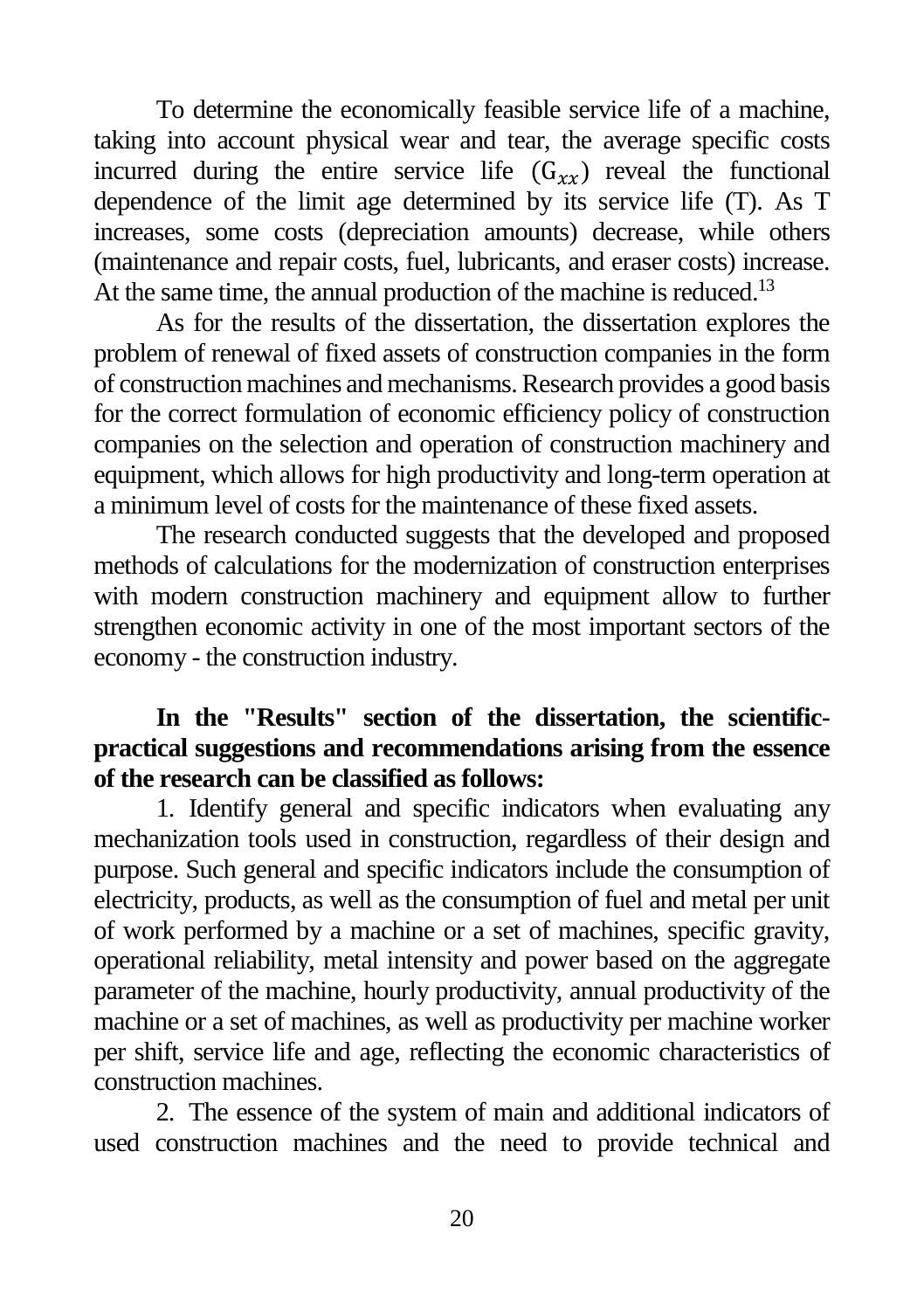economic characteristics of construction machines, reflecting their impact on the cost of the main construction product in the market.

3. The proposed methods of calculating the generalized indicator of economic efficiency and book value, provided by improving the quality of machines, in all cases, especially in cases where the price of a better machine and the cost of its product increase and labor costs associated with the operation of machinery and equipment decrease, allow to obtain an objective and accurate assessment.

4. Methods for determining the productivity of machines and mechanisms in construction have been developed, which are also affected by: parameters, design properties, technical condition of machines, professionalism of workers, proper maintenance of the machine, type of product produced by the machine, production conditions, the nature of the organization of mixed processes, the queues of the machine and the mode of operation during the year.

5. The classification of types and norms of design-calculation, technical and operational productivity of construction machines has been studied, which provides a basis for a more economically correct choice of construction machines and mechanisms for production. Naturally, this, in turn, will help improve the quality and quantity of construction products, as well as reduce the amount of manual labor.

6. Annual costs for the operation of construction machinery, including a set of monetary costs per machine-hour per hour, one-time costs, including one-time costs of bringing machines to the construction site, its installation, testing and dismantling; and, if necessary, dismantling of ancillary facilities; relocation of self-propelled vehicles within the construction area; amortization funds, as well as the calculation of the cost of maintenance and repair of auxiliary facilities, ie roads for self-propelled vehicles within the working zone of the construction during the year.

7. Based on the estimated norms of labor costs, the method of calculation of mechanized works and its comparison with planned norms, as well as determination of unit cost of mechanized works, unit labor capacity, electricity and fuel consumption per unit of final product were performed in accordance with the research.

8. Research has been conducted to determine the effectiveness of the use of machinery and equipment for land, concrete, installation,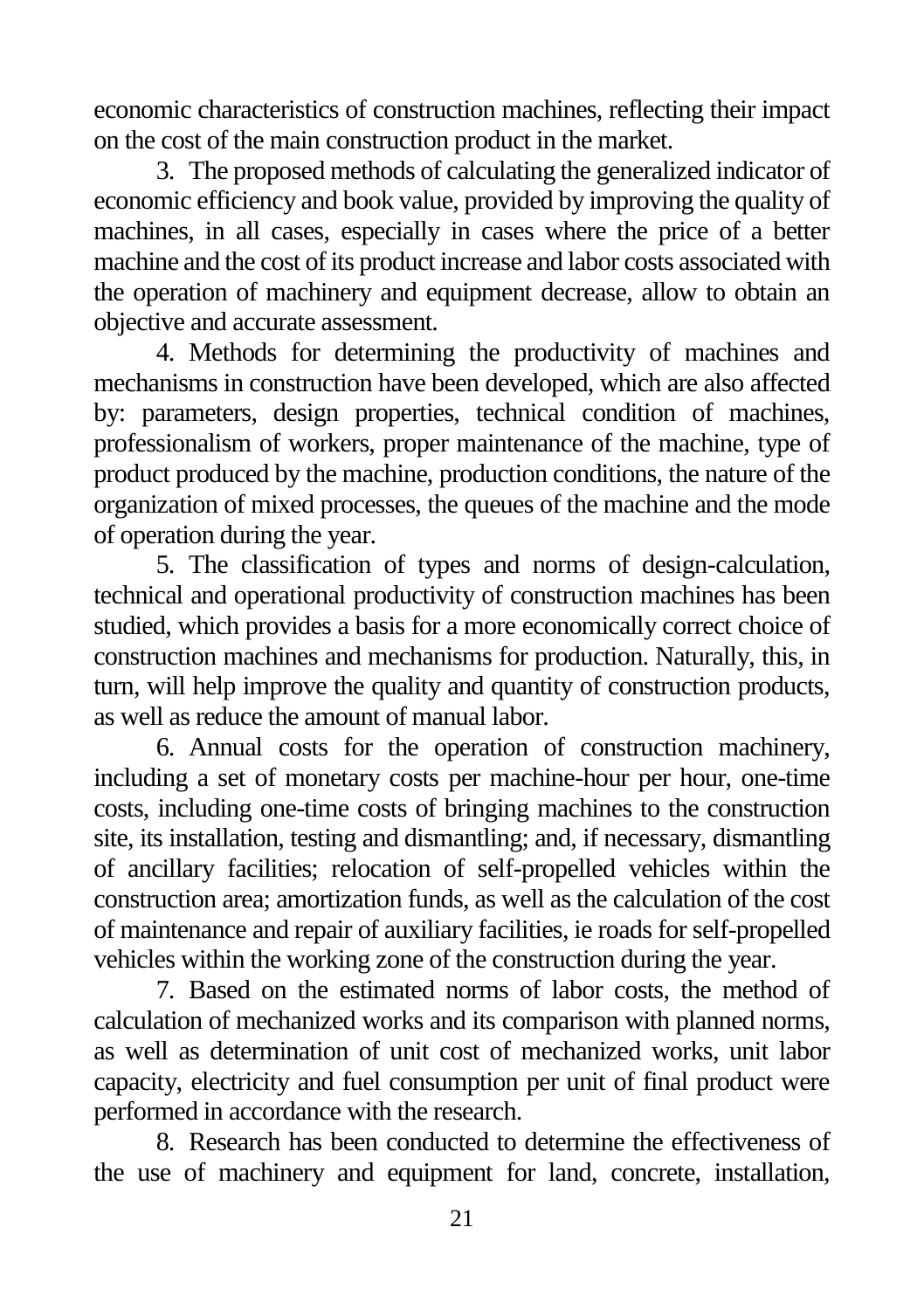finishing and other construction work without transport operations related to the transportation of materials and structures outside the construction work area.

9. A methodology for assessing the economic efficiency of new machines and mechanisms has been developed by creating a new machine that provides replacement of several specialized machines and can be used in various construction works and calculating the economic efficiency depending on the cost of its use in construction.

10.A graphical method for determining the economic feasibility of machine service, taking into account the specific costs incurred due to physical wear and service life over the years, as well as a graphical method to determine the economic feasibility of service life of machines used in construction, taking into account wear and tear.

11.A system for selecting optimal solutions through the application of mathematical methods in the field of mechanization in construction has been developed. With the help of this, economic calculations are performed using modern computational techniques that help to solve the problems of perspective and medium-term planning of development trends of construction mechanization on the basis of informative statistical modeling, which allows to predict the future development of construction machines and mechanisms.

# **The main provisions of the dissertation are reflected in the following scientific articles and applied in AzVirt OJSC:**

1. Ahmet Alpaslan Mehmet Nusret . "Methods of calculating the economic efficiency of new machines and mechanisms for construction" Scientific works №4,2015, Institute of Economics of ANAS Baku 2015, p.77-85;

2. Ahmet Alpaslan Mehmet Nusret. Calculation of economic efficiency and the number of indicators of machines and mechanisms "Economics and management in machine building" №4 2015, Moscow, p. 16-19;

3. Ahmet Alpaslan Mehmet Nusret. Economic efficiency of investment in the construction industry of construction machinery and equipment "Economics of Entrepreneurship" №6, part 1, 2015, Moscow, p. 896-899;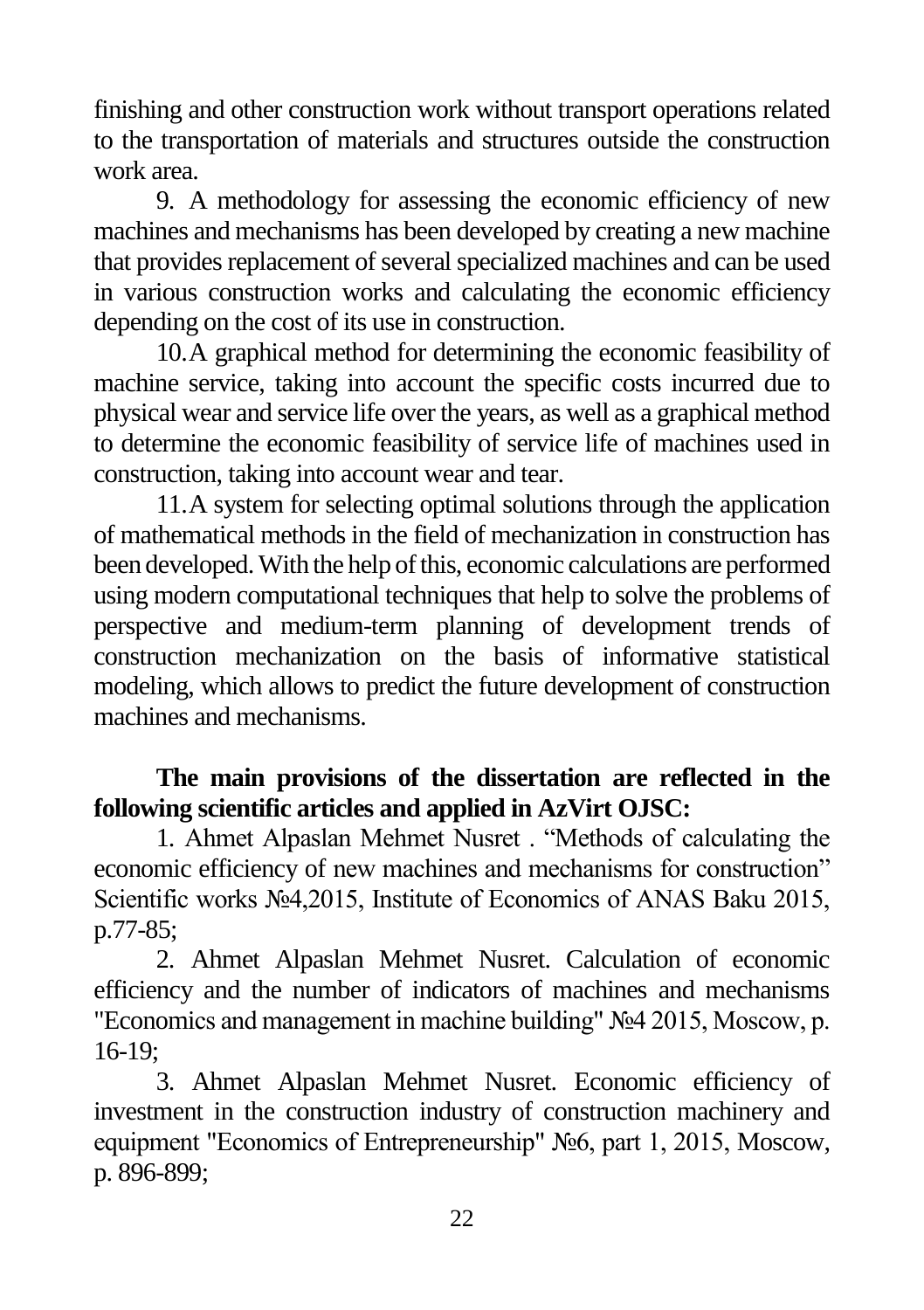4. Ahmet Alpaslan Mehmet Nusret. "Definition of Machinery Manufacturing and Mechanisms in Construction" Finance Economy Strategy "№5, 2015 Voronezh, p. 45-51;

5. Ahmet Alpaslan Mehmet Nusret. Economic justification of capital investments in construction machines depends on the period of operation of "Audit" № 4, 2015, Baku, p.102-108.

6. Ahmet Alpaslan Mehmet Nusret "Methods of calculating the economic efficiency of newly constructed machines and mechanisms in the field of construction", ANAS, Institute of Economics Scientific Works №5, 2016, pages 95-103;

7. Ahmet Alpaslan Mehmet Nusret "Determination of economic expediency of service life of construction machines taking into account physical amortization" ANAS, Institute of Economics "Scientific works" №5, 2016, pages 121-127.

8. Ahmet Alpaslan Mehmet Nusret . "Selection of optimal decisions in the field of mechanization in construction with application of mathematical methods" Institute of Economics of ANAS "Scientific works" №6, 2016, pages 153-160.

9.Ahmet Alpaslan Mehmet Nusret . "Economic bases of selection of machines and mechanisms in construction" Monograph Baku 2016, "MSV Publishing" 64 pages

10. Ahmet Alpaslan Mehmet Nusret. Kazan, Russian Federation January 30-31, 2020 at the International Scientific Conference "Innovation in the priority areas of industry" "Scientific and economic justification of the choice of machines and mechanisms in construction." Organizers OOO Gazprom, Transgaz Kazan, OOO Envelope 5 sections.

e-mail[: kazan@mail.ru;](mailto:kazan@mail.ru)

11. Ahmet Alpaslan Mehmet Nusret. Article "Solving modern problems in the modern economy and innovation" at the XXXIX International Scientific-Practical Conference on February 5, 2020, Penza, Russian Federation. Organizers:: MCNS "Science and Enlightenment; email: [konf@naukaip.ru;](mailto:konf@naukaip.ru)

12. Ahmet Alpaslan Mehmet Nusret. Speech on "Determination of economic efficiency of service life of construction machines" at the Republican scientific-practical conference on "Heydar Aliyev and the model of national economic development of Azerbaijan" held by the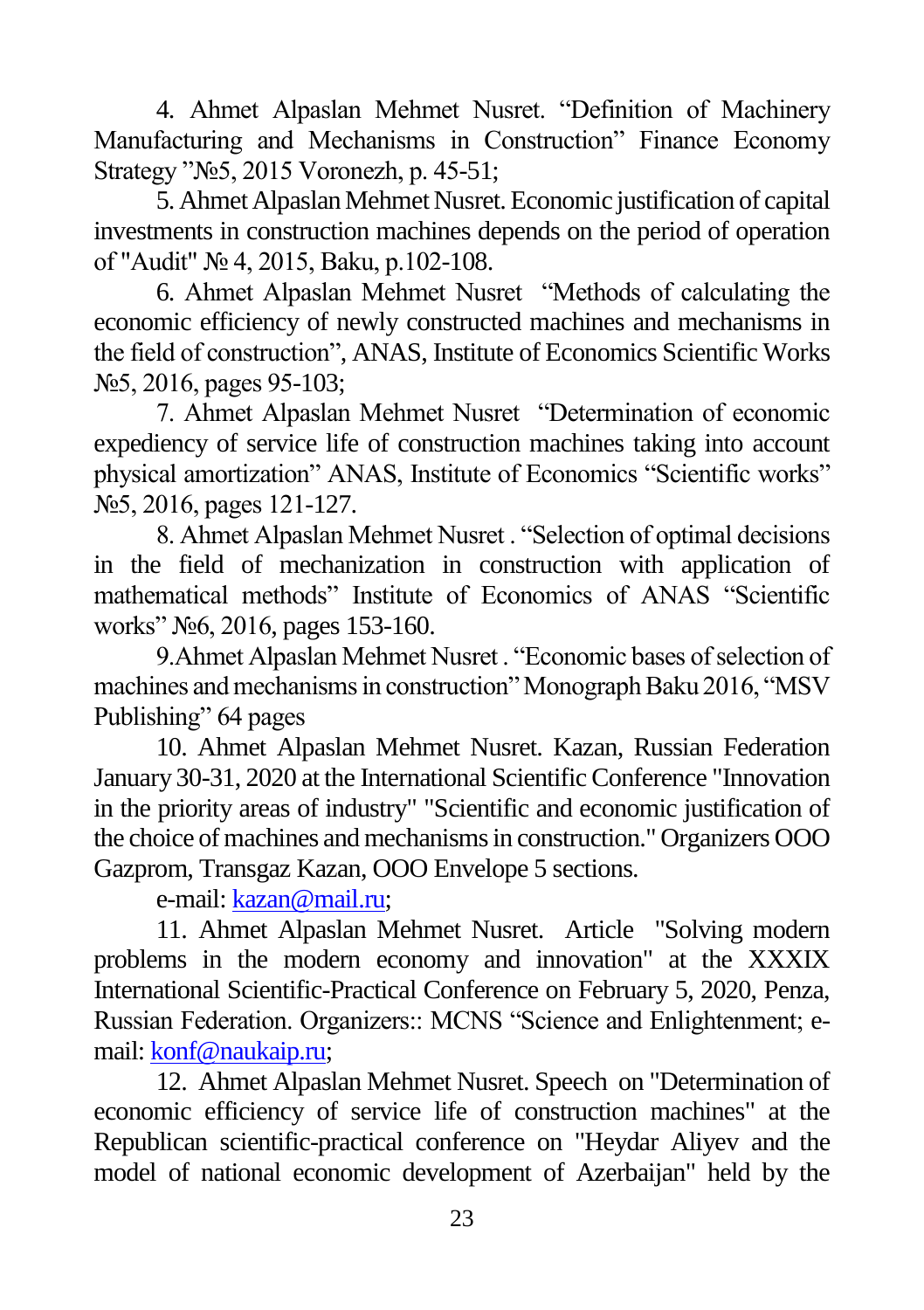Department of "Service Economy and Management" at the Azerbaijan University of Architecture and Construction, Baku, April 24, 2020.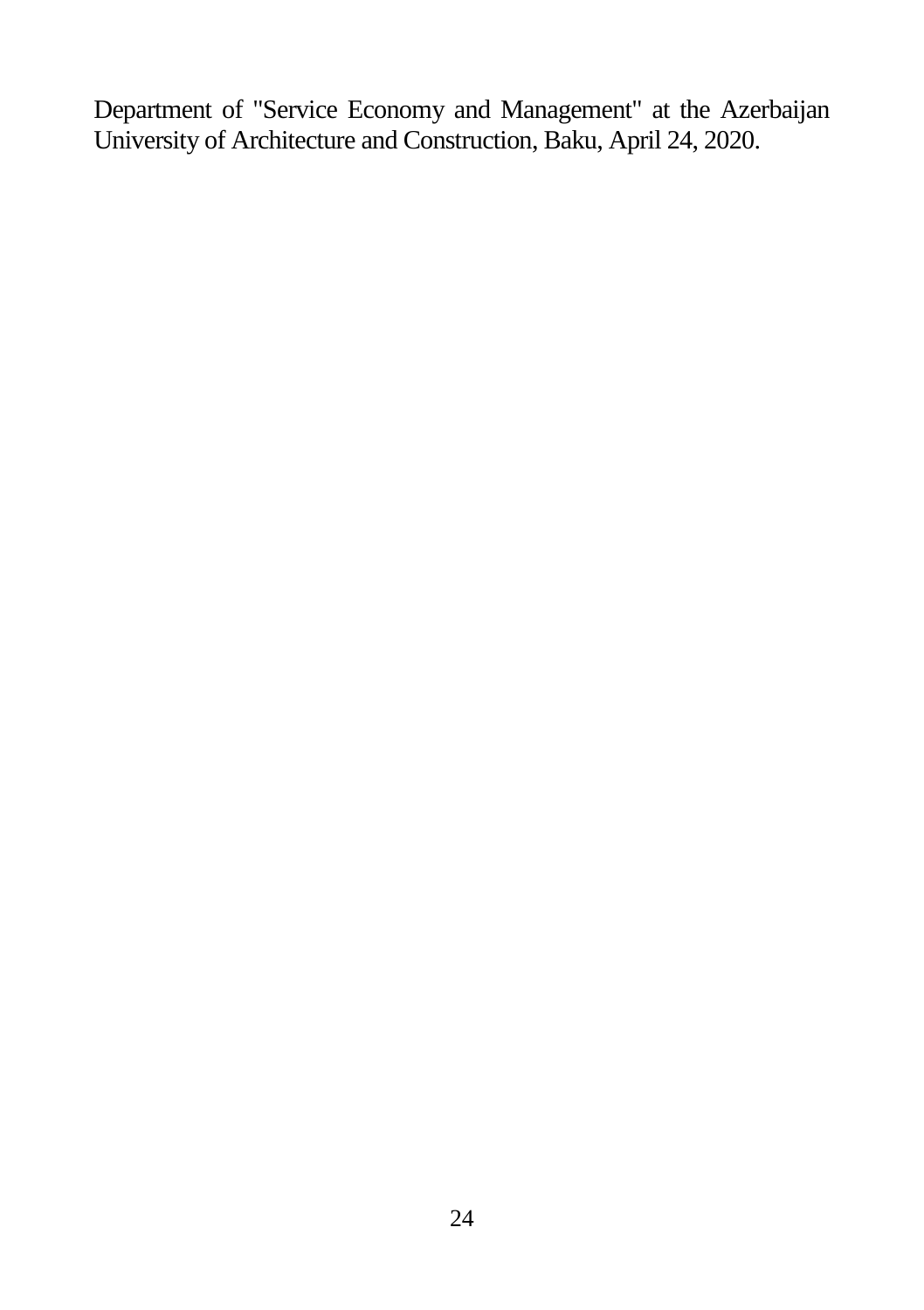The defense of the dissertation will be held on "29" June 2022 at 16.00 at the meeting of the Joint Dissertation Council ED 2.42 operating under the Azerbaijan State Agrarian University.

**Address**: 450 Ataturk Avenue, AZ 2000, Ganja city, Azerbaijan.

The dissertation is available in the library of Azerbaijan State Agricultural University.

The electronic version of the dissertation and abstract is posted on the official website (www.adau.edu.az) of Azerbaijan State Agricultural University.

The abstract was sent to the necessary addresses on 27 May 2022 .